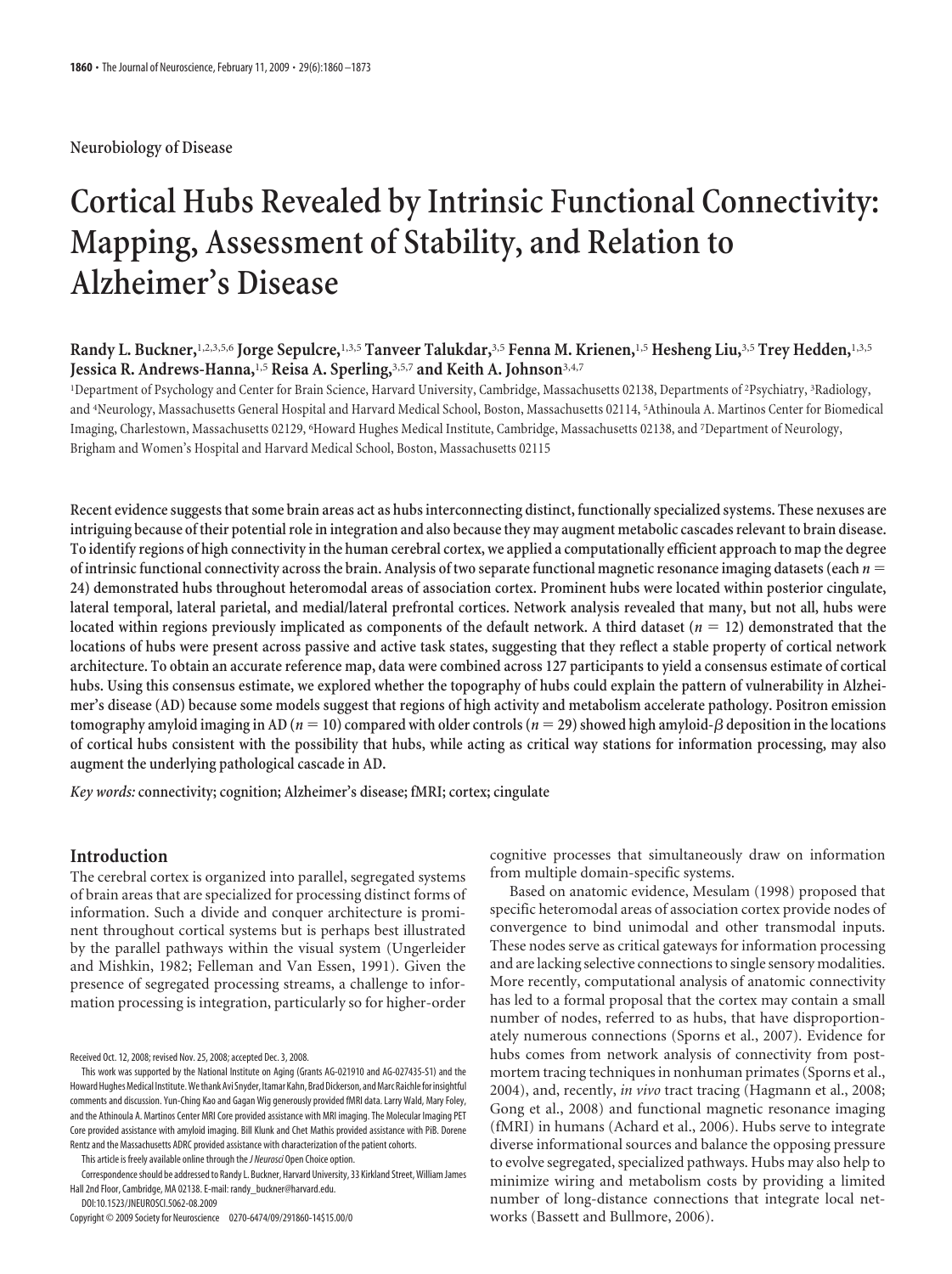

Figure 1. Methods for identifying cortical hubs and networks. A, The basis of the present methods is the intrinsic BOLD signal fluctuations that correlate between brain regions reflecting monosynaptic and polysynaptic connections. **B**, The functional connectivity matrix was computed to represent the strength of correlation between every pair of voxels across the brain; the pattern of these connections is the functional connectivity network (example is of a binary matrix and network of 1000 nodes).*C*, To determine cortical hubs, the degree of connectivity of each voxel was computed and projected onto the cortical surface of the brain. Candidate hubs are those regions with disproportionately high connectivity and are plotted in yellow and red. *D*, As a secondary analysis, the networks associated with identified hubs were determined by seeding individual regions located at the peak of the hub and determining the subnetworks that showed correlation.

The existence of cortical hubs is relevant to the study of brain disease. Disorders of cognition are thought to reflect aberrant (autism, schizophrenia) or disrupted (aging, closed head injury) cortical connectivity. Maps of cortical hubs, and eventually the detailed paths of fiber tracts supporting them, may provide a means to understand why certain lesions and connectional abnormalities are particularly disruptive. Hubs may also provide insight into Alzheimer's disease (AD) pathology. AD is associated with the pathological accumulation of misfolded proteins, including amyloid- $\beta$  (A $\beta$ ) (Mattson, 2004; Walsh and Selkoe, 2004). The identification of cortical hubs may explain why certain regions of cortex show disproportionately high levels of metabolism (Minoshima et al., 1997) and, as a result, preferential vulnerability to AD pathology (Buckner et al., 2005, 2008).

The present study used functional connectivity MRI (fcMRI) to map hubs in the human cortex. fcMRI measures intrinsic activity correlations between brain regions that reflect monosynaptic and polysynaptic connectivity (Biswal et al., 1995) (for review, see Fox and Raichle, 2007). Here we used a computationally efficient approach to perform high-resolution mapping of functional connectivity across the brain in a large number of individuals and identified those regions of cortex that show disproportionately numerous connections. The approach is similar to that applied by Achard et al. (2006) and Salvador et al. (2008) but extends the method to high-resolution mapping. The results revealed a map of hubs across heteromodal association areas that included regions linked previously to default modes of cognition.

Moreover, we found a high correspondence between the locations of hubs and  $\overrightarrow{AB}$  deposition in AD, suggesting that cortical network architecture may contribute to disease vulnerability.

### **Materials and Methods**

*Overview.* The present studies sought to (1) identify hubs within the human cerebral cortex, (2) determine the stability of hubs across subject groups and task states, and (3) explore whether the locations of hubs correlated with one component of AD pathology  $(A\beta$  deposition). The basic analytic strategy was to compute an estimate of the functional connectivity of each voxel within the brain. Regions showing a high degree of connectivity across participants were considered candidate hubs. Our primary measure of connectivity (degree centrality or degree) was defined as the number of voxels across the brain that showed strong correlation with the target voxel (Fig. 1). Using this procedure, a map of candidate hubs was computed for an average of 24 participants (dataset 1) and replicated in a second group of 24 participants (dataset 2). Datasets 1 and 2 were acquired while participants fixated on a crosshair. As the results will reveal, the locations of cortical hubs were highly similar between participant groups. To explore in more detail the connectivity patterns of the identified hubs, we used seed-based and formal network analyses on the combined dataset ( $n = 48$ ). To explore whether the identified hubs reflect a stable property of cortex or were task dependent, maps of hubs were estimated in a third group of 12 participants (dataset 3) that varied the task performed during data collection (passive visual fixation vs continuous task performance). Similar hubs were present across task states. To provide a consensus estimate of the locations of cortical hubs, the data across 127 participants were combined. The consensus estimate was compared with a map of  $A\beta$  deposition in AD ob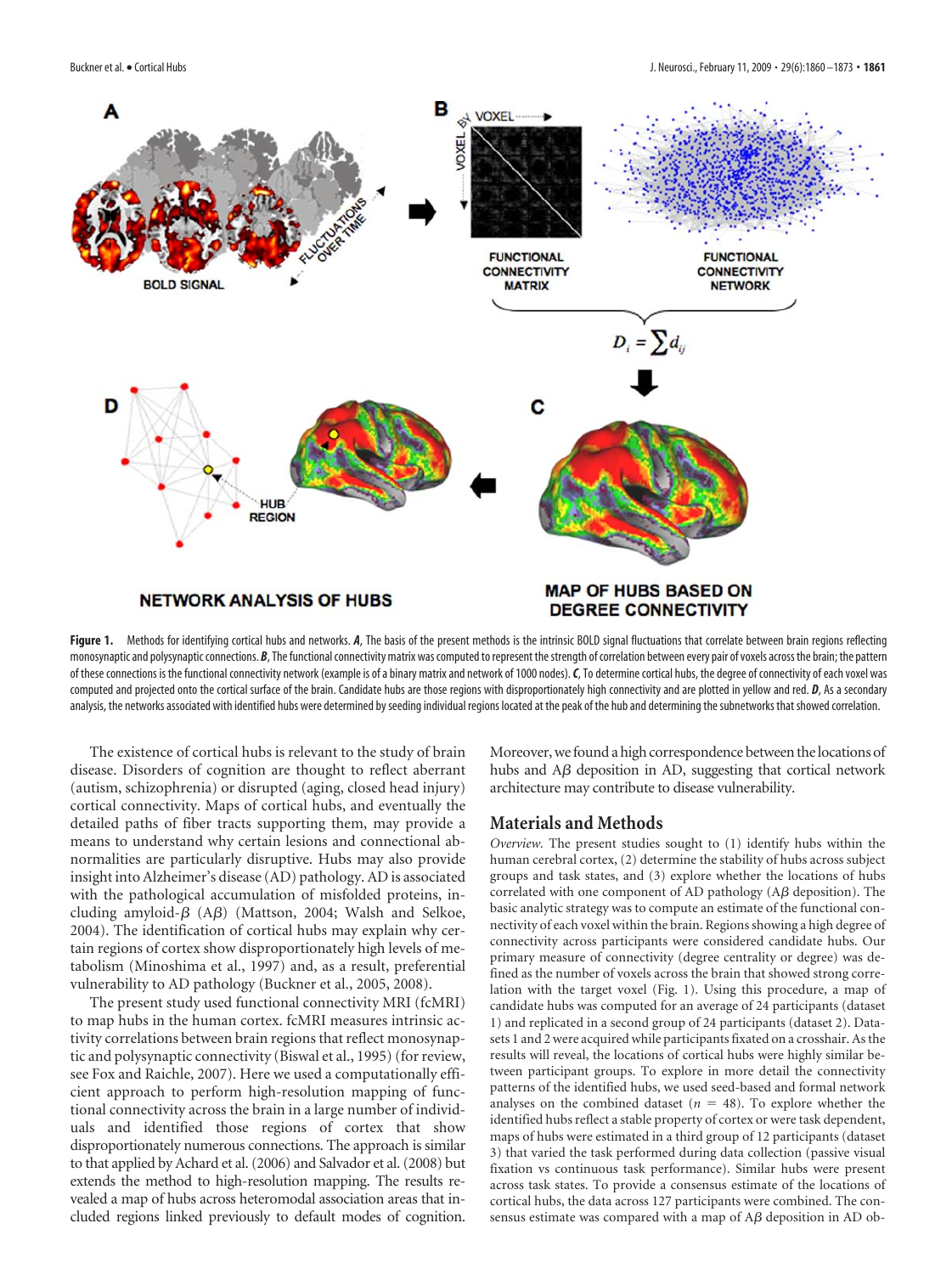tained using Pittsburgh Compound B (PiB) positron emission tomography (PET) imaging to explore whether hub regions are preferentially associated with the locations of  $A\beta$  accumulation. To aid visualization, all image maps were projected on to the left and right cerebral hemispheres of the inflated PALS (population-average, landmark- and surface-based) surface using Caret software (Van Essen, 2005).

*Participants.* One hundred twenty-seven healthy young adults participated in MRI for payment. Table 1 shows the MRI participant demographics. All participants had normal or corrected-to-normal vision and were right-handed, native English speakers. Participants were screened to exclude individuals with a history of neurologic or psychiatric conditions as well as those using psychoactive medications. Although our laboratory has previously published fcMRI analyses with comparable data (Kahn et al., 2008; Vincent et al., 2008), the data presented here are newly acquired and reported for the first time. Thirty-nine older adults participated in PET for payment. Table 2 shows the PET participant demographics. Inclusion as a normal control required a normal neurological examination, a clinical dementia rating (Hughes et al., 1982; Morris, 1993) scale score of 0, and normal cognition [Mini-Mental State Examination (MMSE) -27]. All participants with AD met National Institute of Neurological and Communicative Disorders and Stroke/Alzheimer's Disease and Related Disorders Association criteria for AD (McKhann et al., 1984) and had MMSE scores 23. Written informed consent was obtained in accordance with guidelines set forth by the institutional review board of Partners Healthcare.

*MRI acquisition procedures.* Scanning was performed on a 3 tesla TimTrio system (Siemens) using the 12-channel phased-array head coil supplied by the vendor. High-resolution three-dimensional T1-weighted magnetization prepared rapid acquisition gradient echo images were acquired for anatomic reference [repetition time (TR), 2530 ms; echo time (TE), 3.44 ms; flip angle (FA),  $7^{\circ}$ ; 1.0 mm isotropic voxels]. Functional data were acquired using a gradient-echo echo-planar pulse sequence sensitive to blood oxygenation level-dependent (BOLD) contrast (TR, 2500 or 3000 ms; TE, 30 ms; FA, 90°; 36-43 axial slices parallel to plane of the anterior commissure–posterior commissure; 3.0 mm isotropic voxels; 0.5 mm gap between slices). Head motion was restricted using a pillow and foam, and earplugs were used to attenuate scanner noise.

During the functional runs, for datasets 1 and 2, the participants' passively fixated on a visual crosshair centered on a screen for each of two runs (each run, 7 min 24 s; 148 time points). No additional task was instructed. Participants were asked to stay awake and remain as still as possible. For dataset 3, the task was varied with two runs of visual fixation and two runs of continuous task performance (each run, 5 min 12 s; 104 time points). For the task, participants decided whether centrally presented visual words represented abstract or concrete entities (Demb et al., 1995). Participants were instructed to respond quickly and accurately and indicate their response with a right-hand key press. The task was self-paced with a new word appearing 100 ms after the response, thereby minimizing downtime between trials and the potential for mind wandering (Antrobus et al., 1966; Antrobus, 1968; D'Esposito et al., 1997). Order of task was counterbalanced across participants. The visual stimuli were generated on an Apple PowerBook G4 computer (Apple Computers) using Matlab (MathWorks) and the Psychophysics Toolbox extensions (Brainard, 1997). Stimuli were projected onto a screen positioned at the head of the magnet bore.

*MRI preprocessing.* MRI analysis procedures were based on those applied by Biswal et al. (1995) and Lowe et al. (1998) and recently expanded on in the studies by Fox et al. (2005) and Vincent et al. (2006). Preprocessing included removal of the first four volumes to allow for T1 equilibration effects, compensation of systematic, slice-dependent time shifts, motion correction, and normalization to the atlas space of the Montreal Neurological Institute (MNI) (SPM2; Wellcome Department of Cognitive Neurology, London, UK) to yield a volumetric time series resampled at 2 mm cubic voxels. Temporal filtering removed constant offsets and linear trends over each run but retained frequencies below 0.08 Hz. Data were spatially smoothed using a 4 mm full-width halfmaximum Gaussian blur.

Several sources of spurious or regionally nonspecific variance then were removed by regression of nuisance variables including the follow-

|  |  |  | Table 1. fMRI participant demographics |  |
|--|--|--|----------------------------------------|--|
|--|--|--|----------------------------------------|--|

|                    | Dataset 1                                                                                   | Dataset 2                        | Dataset 3                       | Composite set                     |
|--------------------|---------------------------------------------------------------------------------------------|----------------------------------|---------------------------------|-----------------------------------|
| n<br>Mean age (SD) | 24 (11 male)<br>21.8 (2.5) years                                                            | 24 (10 male)<br>22.6 (2.5) years | 12 (3 male)<br>20.3 (1.9) years | 127 (57 male)<br>22.1 (2.3) years |
|                    | アレーション こうかん しょうしょうしょう しょうしょう こうせい アール・エスト しょうしょう カー・コール しょうしょう そうしょう アファル おうしょうしょう はっきょうしょう |                                  |                                 |                                   |

The composite dataset contains the fixation runs of datasets 1–3 as well as data from 67 additional participants that each performed two runs of visual fixation.

#### **Table 2. PiB–PET participant demographics**

|                | NC               | AD                |
|----------------|------------------|-------------------|
| n              | 29 (15 male)     | 10 (6 male)       |
| Mean age (SD)  | 71.6 (7.7) years | 71.5 (11.9) years |
| Mean MMSE (SD) | 29.3(0.8)        | 20.0(6.3)         |

NC, Nondemented control. All NC participants had a clinical dementia rating of 0.

ing: six-parameter rigid body head motion (obtained from motion correction), the signal averaged over the whole brain, the signal averaged over the lateral ventricles, and the signal averaged over a region centered in the deep cerebral white matter. Temporally shifted versions of these waveforms also were removed by inclusion of the first temporal derivatives (computed by backward differences) in the linear model. This regression procedure removes variance unlikely to represent regionally specific correlations of neuronal origin. Of note, the global (whole-brain) signal correlates with respiration-induced fMRI signal fluctuations (Wise et al., 2004; Birn et al., 2006). By removing global signal, variance contributed by physiological artifacts is minimized. Removal of signals correlated with ventricles and white matter further reduces nonneuronal contributions to BOLD correlations (Bartels and Zeki, 2005; Fox et al., 2005).

Removal of global signal also causes a shift in the distribution of correlation coefficients such that there are approximately equal numbers of positive and negative correlations (Vincent et al., 2006), making interpretation of the sign of the correlation ambiguous (Buckner et al., 2008; Murphy et al., 2009). For this reason, we conservatively restrict our explorations to positive correlations, although analyses similar to those reported here can also be conducted for negative correlations.

*Mapping hubs using functional connectivity.* Candidate hubs were identified as those regions that show disproportionately greater connectivity compared with other brain regions. In graph theory, these are the vertices with high numbers of edges or connections. Several previous analyses have demonstrated that connectivity among cortical regions is not random or proportionate across regions but rather exhibits "small world" properties, including hubs (Watts and Strogatz, 1998; Sporns et al., 2004; Achard et al., 2006; Bassett and Bullmore, 2006). The present method measured the connectivity between all regions of the cortex to map candidate hubs using data derived from low-frequency BOLD fluctuations.

Two assumptions were made in interpreting our analyses. First, we assumed that functional connectivity based on BOLD reflects the underlying structure of the neural architecture constrained by anatomy. Taskdependent coactivation of regions was assumed to make a modest contribution. In dataset 3, we tested this assumption by varying task states. As the results will reveal, although certain components of covariation between regions can be modulated, the locations of hubs represent a property of cortex that persists across task states. Nonetheless, it is important to be explicit that the link between underlying anatomic connectivity and intrinsic functional correlations remains unresolved (Fox and Raichle, 2007), and contributions of both anatomically constrained and state-dependent activity fluctuations may contribute.

Second, we assumed that functional connectivity reflects both monosynaptic and polysynaptic anatomic projections. Consistent with polysynaptic connectivity, activity correlations span multiple levels in hierarchical systems, including the visual cortex (Vincent et al., 2007) and the medial temporal lobe memory system (Kahn et al., 2008). Polysynaptic connectivity is clearly illustrated by correlations between the cerebellum and neocortex. Cerebrocerebellar circuits are based only on indirect anatomic projections through the thalamus and pontine nucleus (Kelly and Strick, 2003). fcMRI reveals contralateral cerebellar cor-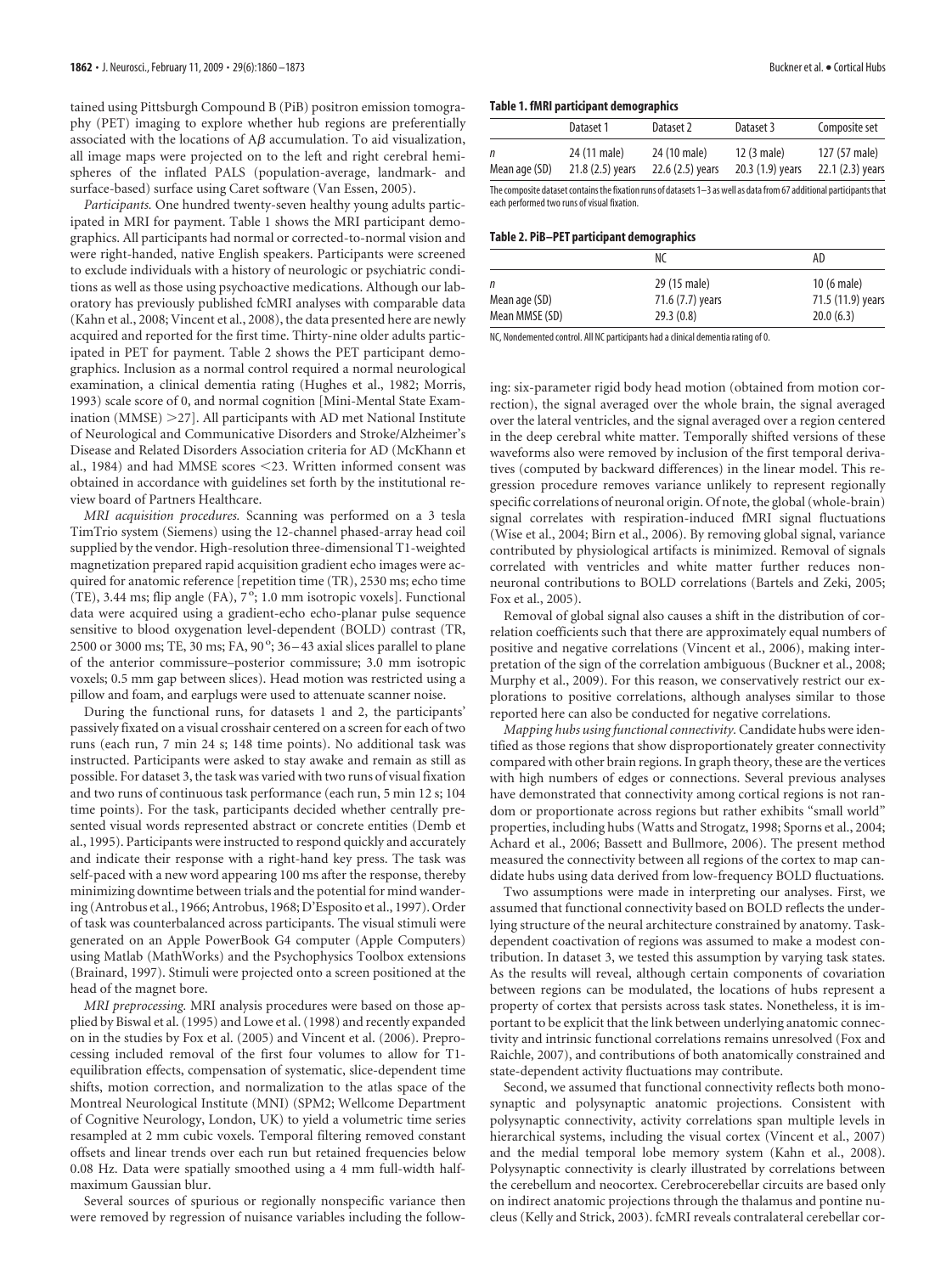

**Figure 2.** Cortical hubs are present and reliable. Heteromodal association regions of cortex reliablyshowed disproportionately high degree of connectivity in both datasets. Prominent hubs were located within posterior cingulate, lateral temporal, lateral parietal, and medial/lateral prefrontal cortices. Primarysensory and motor areas were essentially absent hubs. Data from each of the two separate dataset are shown above (dataset 1,  $n = 24$ ; dataset 2,  $n = 24$ ). The graph on the bottom shows the voxel-by-voxel correlation between datasets 1 and 2. The two are highly correlated  $(r = 0.93)$ . The images represent the left hemisphere surface projection on the PALS atlas (Van Essen, 2005).

relations with frontal cortex, consistent with polysynaptic connectivity (Allen et al., 2005; Vincent et al., 2008; F. Krienen and R. L. Buckner, unpublished observation). Thus, unlike analyses that use anatomy directly (Sporns et al., 2007; Hagmann et al., 2008), hubs defined here likely reflect both direct and indirect anatomic projections.

To determine candidate hubs, we measured connectivity based on the number of strongly correlated links to a given brain voxel. This metric is sometimes referred to as "degree centrality" or "degree" in graph theory (Wasserman and Faust, 1994). Specifically, the preprocessed functional runs were subjected to voxel-based whole-brain correlation analysis (for a conceptually similar approach using regional correlations, see Salvador et al., 2008). The time course of each voxel from the participant's brain defined within a whole-brain mask was correlated to every other voxel time course. As a result, an  $n \times n$  matrix of Pearson's correlation coefficients was obtained, where *n* is the dimension of the whole-brain mask. For computational efficiency, we down sampled the data to 4 mm isotropic voxels. The Pearson's *R*, or productmoment correlation coefficient, computed in the *i*th row and *j*th column of this matrix is given by the following:

$$
R_{ij} = \frac{\sum [(\chi[t]_i - \bar{x}_i)(\chi[t]_j - \bar{x}_j)]}{\sqrt{\sum [(\chi[t]_i - \bar{x}_i)^2(\chi[t]_j - \bar{x}_j)^2]}}
$$
  

$$
t = 0...T, i = 1...N, j = 1...N,
$$
 (1)

where *t* is the frame count, and  $x[t]$ <sup>*j*</sup> and  $x[t]$ <sup>*j*</sup> are the voxel intensities at the *i*th and *j*th voxel location, respectively, defined by the whole-brain mask at frame count *t.* The mean voxel intensity across all of the frame counts at the *i*th and *j*th voxel locations is given by  $\bar{x}_i$  and  $\bar{x}_j$ , respectively.

From the  $n \times n$  Pearson's correlation coefficient matrix, a map of the degree of the connectivity was computed by counting for each voxel the number of voxels it was correlated to above a threshold of  $r > 0.25$ . A high threshold was chosen to eliminate counting voxels that hadlow temporal correlation attributable to signal noise. Different threshold selections did not qualitatively change the results for cortex (see supplemental data, available at www.jneurosci.org as supplemental material). A final undirected and unweighted adjacency matrix was used to calculate the vertex degree as the number of adjacent links. This measure of connectivity (degree, *D*) for each voxel (*i*) with all other voxels ( *j*) is given by the following:

$$
D_i = \sum d_{ij}
$$
 where  $j = 1...N$ ,  $i \neq j$ . (2)

The map of the connectivity was then standardized by converting to *Z* scores so that maps across participants could be averaged and compared. The *Z* score transformation is given by the following:

$$
z_i = \frac{D_i - \bar{D}}{\sigma_D} \, i = 1...N,\tag{3}
$$

where  $\bar{D}$  is the mean degree across all the voxels in the whole-brain map, and  $\sigma_D$  is the SD of the map. The conversion to*Z*score does not affect the topography of the individual-participant maps but does cause the values in each participant's map to be comparably scaled. Reliable peak locations in the degree maps were considered candidate hubs. Note also that this metric weights equally contributions of local and long-range connections.

*Network analysis.* Two separate methods were used to further explore the networks associated with the identified hubs: one method that constructed functional connectivity maps for each candidate hub and a second method that formally quantified the betweenness centrality for all regions linked to the hubs. To generate connectivity maps, regions were constructed around the hubs from dataset 1 and maps of functional connectivity constructed for dataset 2. Regions were defined as 5 mm radius spheres centered on the peak coordinates of the hubs. These regions were used as seed regions for standard fcMRI analysis (Vincent et al., 2006, 2008; Kahn et al., 2008). Maps for different hub regions were constructed separately and compared.

To formally quantify the extent to which candidate hubs acted as connectors within the larger network, network-analytic tools were ap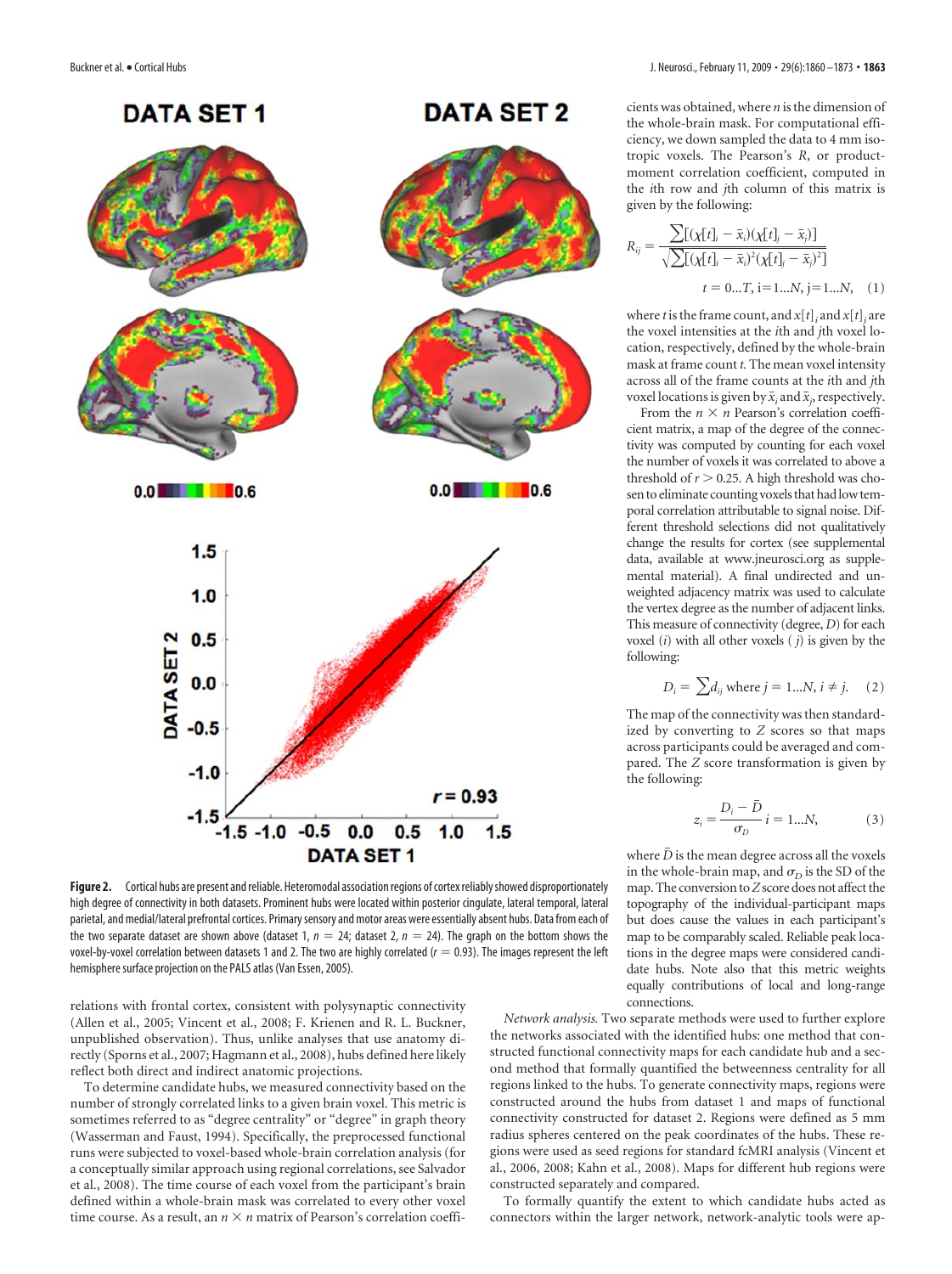plied to (1) graph the network and (2) determine the betweenness centrality of each region in the network (Freeman, 1977, 1978). The graph was built using Pajek software (De Nooy et al., 2005) and represented the relationships among regions using the Kamada–Kawai graphing algorithm (Kamada and Kawai, 1989). The Kamada–Kawai algorithm is a force layout method based on the energy minimization of the network that places connected nodes closer to one another, whereas disconnected nodes are placed farther apart. This algorithm, taking into account the geodesics between nodes, iteratively adjusts the positions and forces of nodes to reduce the total energy of the system to a minimum.

Next we computed a measure of betweenness centrality. Betweenness centrality of a vertex (brain region in this instance) is defined as the proportion of all geodesics between pairs of other vertices that include the vertex under study, in which geodesics are defined as the shortest path between a pair of vertices, formally expressed as follows:

#### **Table 3. Cortical hubs estimated from dataset 1**

| Atlas coordinates |        |       | Normalized intensity |
|-------------------|--------|-------|----------------------|
| $-42.$            | $-65,$ | 52    | 1.39                 |
| $-2$              | 50,    | 32    | 1.37                 |
| $-2$              | - 58,  | -8    | 1.33                 |
| 46,               | $-62,$ | 52    | 1.27                 |
| $-42,$            | 26,    | 48    | 1.22                 |
| $-2$              | $-50,$ | 36    | 1.21                 |
| 58.               | $-34.$ | 28    | 1.18                 |
| $-62.$            | $-38,$ | $-12$ | 1.12                 |
| 62,               | $-42,$ | $-4$  | 1.08                 |
| 38,               | 22,    | 52    | 1.06                 |
|                   |        |       |                      |

Atlas coordinates represent the MNI coordinate system (Evans et al., 1993) based on the MNI152/ACBM-152 target. Med, Medial.



where  $g_{ij}$  is the number of geodesic paths between *i* and *j*, and *giaj* is the number of these geodesics that pass through *a.* Thus, betweenness centrality measures how often nodes occur on the shortest paths between other nodes. We visually represented betweenness centrality by plotting regions with higher values as larger circles.

Comparison of locations of hubs to A<sub>B</sub> deposi*tion in early-stage Alzheimer's disease.* Regions of high rest-state activity and metabolism have been associated with  $A\beta$  deposition as measured via radiolabeled ligands. To compare the anatomic locations of identified hubs with the distribution of  $A\beta$  accumulation, we constructed a map from participants enrolled as part of ongoing  $A\beta$  imaging studies at Massachusetts General Hospital (Bacskai et al., 2007; Johnson et al., 2007; Gomperts et al., 2008). Participant demographics are shown in Table 2 and include the final set of individuals analyzed in the present report. The map was generated to be in alignment with the fcMRI data, thus allowing formal, quantitative comparison between the two data types.

We used PET imaging procedures using PiB, a ligand that selectively binds  $A\beta$  deposits. Procedures for PiB–PET imaging have been described previously (Mathis et al., 2003; Klunk et al., 2004; Bacskai et al., 2007; Johnson et al., 2007). Briefly, participants were imaged on a Siemens/CTI ECAT HR+ scanner (threedimensional mode, 63 image planes; 15.2 cm axial field of view; 5.6 mm transaxial resolution and 2.4 mm slice interval). Movement was minimized with a thermoplastic facemask. After the acquisition of a transmission scan, 9 –14 mCi of 11C-PiB was injected as a bolus and 60 min of dynamic scans acquired. PET data were reconstructed using a 10 mm Gaussian smoothing kernel with ordered set expectation maximization and corrected for attenuation. PiB retention was calculated using the Logan graphical analysis method (Logan et al., 1990, 1996) using

cerebellar cortex as the reference tissue. PiB retention was expressed as the distribution volume ratio (DVR) over the 40-60 min interval as in previous PET studies yielding a parametric image of DVR (Lopresti et al., 2005; Mintun et al., 2006a; Johnson et al., 2007).

To yield group-level maps, each participant's PiB–PET dataset was



Figure 3. Cortical hubs are associated with multiple distinct networks. Examples of networks associated with specific cortical hubs are shown for four hubs from Table 1. Each image shows the functional connectivity map based on a single seed located at the position of the blue circle. The threshold for each map is set at *r*  $>$  0.25. **A**, Posterior cingulate location 6 from Table 1. *B*, Dorsolateral prefrontal cortex location 5 from Table 1.*C*, Supramarginal gyrus location 7 from Table 1. *D*, Medial prefrontal cortex location 3 from Table 1. Note that certain hubs (*A*, *D*) are linked to a common core network, whereas other hubs (*C*) are associated with a distinct network.

spatially normalized to the MNI atlas space (SPM2; Wellcome Department of Cognitive Neurology, London, UK) to yield a volume with 2 mm cubic voxels, matching that of the fcMRI analysis. The atlas-transformed maps were then averaged within each of the AD and nondemented control groups. As a final step, a quantitative map proportionate to  $A\beta$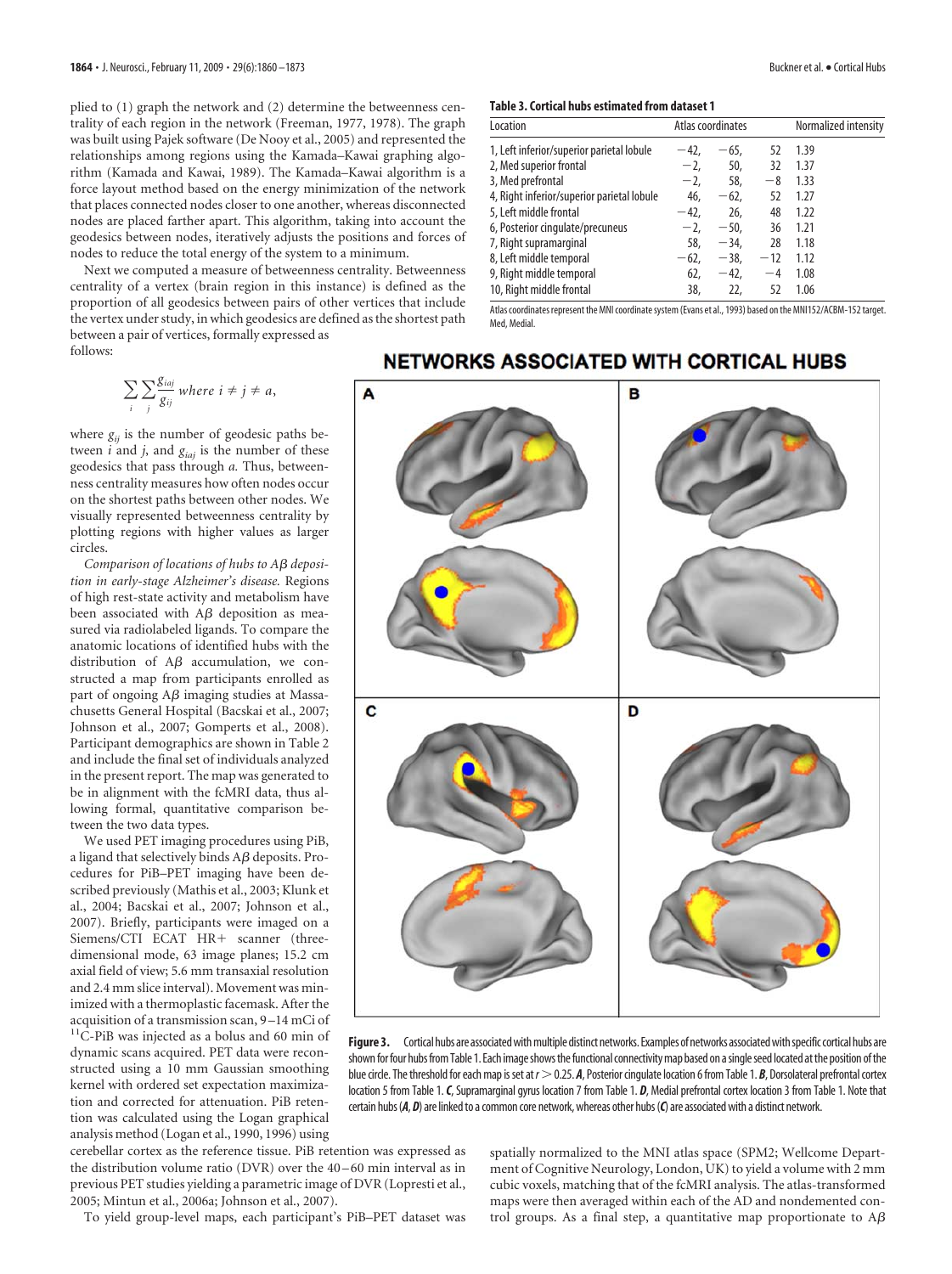

Figure 4. Network analysis of cortical hubs. All regions functionally linked to the 10 hubs identified in Table 1 were entered into a formal graph-analytic network analysis. *A*, The 94 5-mm-radius spherical regions used for analysis are displayed on transverse sections of the MNI152 atlas. Spherical regions are shown in red. *B*, A graphical representation of the network of regions is displayed using the Kamada–Kawai algorithm such that strongly connected regions appear close to one another and weakly connected regions farther away (see Results). The size of the node reflects the estimate of the betweenness centrality of each region. The five regions with the greatest betweenness centrality are colored in blue and labeled a through e. Note that the majority of hubs link to a single integrated network (I), whereas a subset reflect a distinct network (II). The regions in II reflect the network displayed in Figure 3C. C, The locations of the regions with the five highest estimates of betweenness centrality are illustrated. PCC, Posterior cingulate; MPFC, medial prefrontal cortex.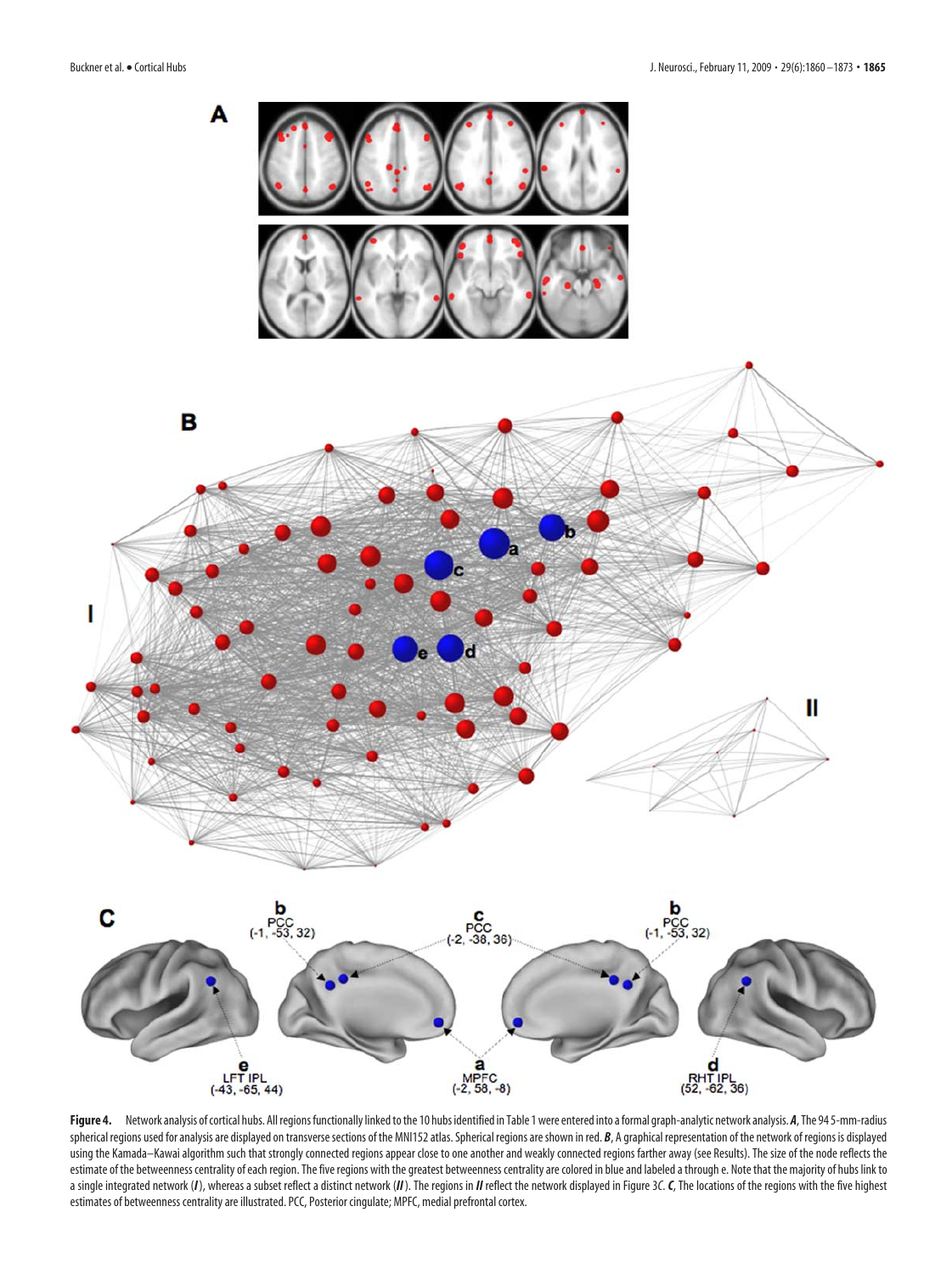



C



deposition was produced by subtracting the mean map of the PiB-negative nondemented control group from the mean map of the AD group. We eliminated PiB-positive nondemented control participants to allow for better visualization of the distribution of A deposition in the AD group (Buckner et al., 2005; Mintun et al., 2006a; Gomperts et al., 2008). The 29 nondemented control participants were all PiB negative.

#### **Results**

 $\leftarrow$ 

## **The cerebral cortex contains hubs of high functional connectivity**

fMRI datasets 1 and 2 yielded a highly consistent pattern of cortical hubs in normal, young adults (Fig. 2, Table 3). The correlation between the two datasets was extremely high ( $r = 0.93$ ). Figure 3 shows the map of cortical hubs using all 48 participants combined from datasets 1 and 2. For comparison, the supplemental data (available at www.jneurosci.org as supplemental material) display the map at several levels of threshold to illustrate that the topography of cortical hubs is qualitatively consistent across thresholds.

Hubs included mainly heteromodal areas of association cortex and generally spared areas within primary sensory and motor systems, consistent with Achard et al. (2006). The pattern of hubs is reminiscent of the anatomy of the default network as defined by task-induced deactivation (Shulman et al., 1997; Mazoyer et al., 2001) and functional connectivity (Greicius et al., 2003, 2004; Fox et al., 2005; Fransson, 2005) (for review, see Raichle et al., 2001; Buckner et al., 2008). The supplemental data (available at www.jneurosci. org as supplemental material) illustrate the overlap between the hub map of degree

**Figure 5.** The locations of cortical hubs persist across task states. Despite clear differences in degree connectivity, data acquired during rest fixation and continuous task performance show similar locations of the core hubs. *A*, Cortical hubs are shown for the fixation task from dataset 3. **B**, A similar plot is shown for the continuous performance task from dataset 3. The core hubs located in posterior cingulate (a), inferior parietal cortex (b), and medial prefrontal cortex (c) are present across task states. There are also differences in the task state, including increased functional connectivity in dorsolateral prefrontal cortex (d). *C*, The direct contrast of the degree connectivity maps is displayed to illustrate differences between the task states. Yellow shows regions of higher connectivity in the task data, and blue shows regions higher in the fixation data. Note that the difference in functional connectivity parallels differences observed in traditional taskbased analyses, including increased functional connectivity in prefrontal, temporal, and midline structure that are commonly observed in semantic classification tasks. These differences are in addition to shared hubs that persist across task states (e.g., b and, to a lesser extent, a).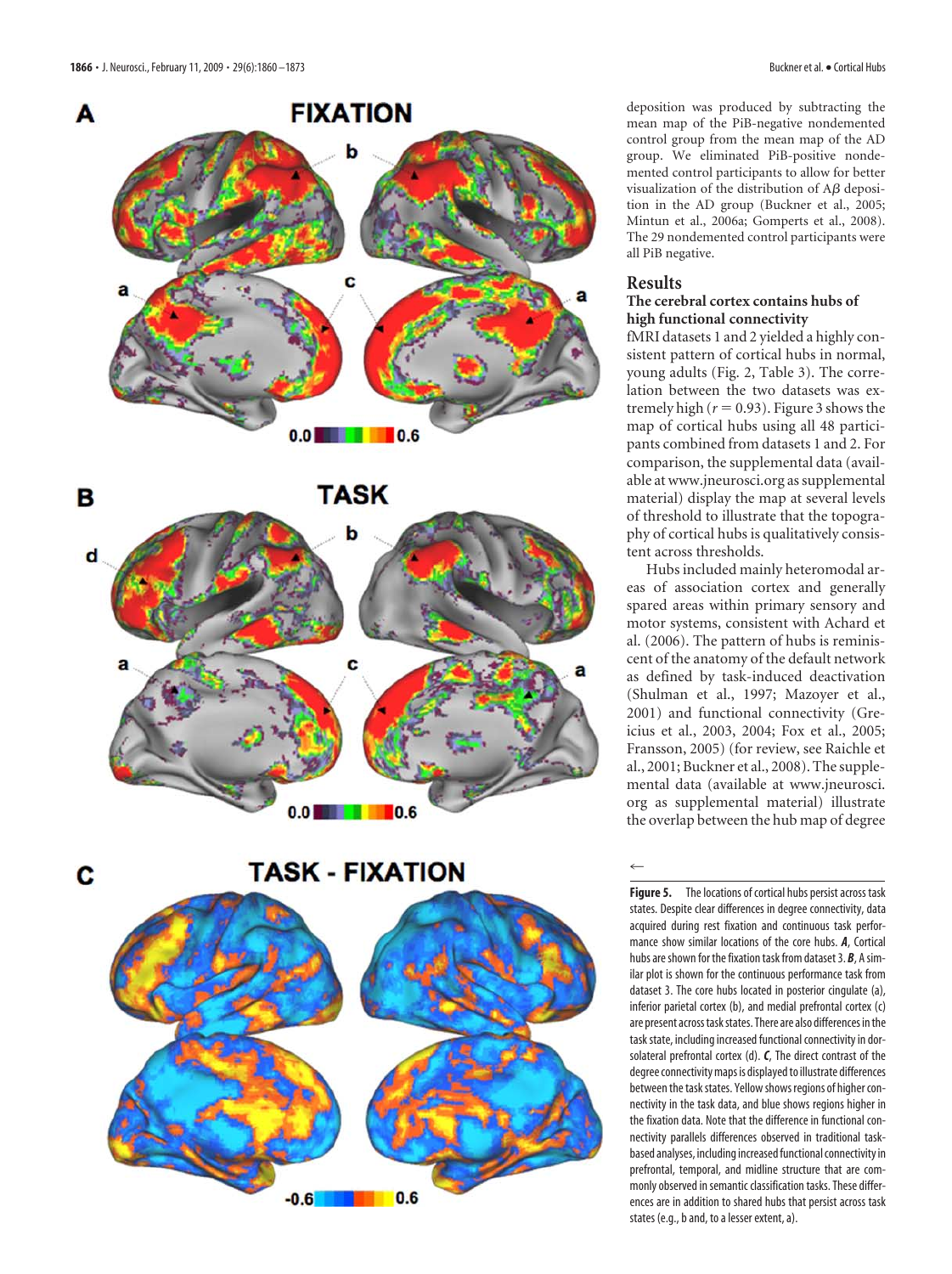

**Figure 6.** Direct comparison of cortical hubs across task states. The voxel-by-voxel correlation between the fixation and continuous task performance data from Figure 5, *A* and *B*, are plotted. They are highly correlated ( $r = 0.78$ ). Thus, despite a measurable effect of task (Fig. 5*C*), a major portion of the anatomic variation in degree connectivity is preserved across task states, including the continuous heightened activity fluctuations in the core hubs identified in Figure 4.

connectivity and the default network. The peak locations of the largest 10 hubs from dataset 1 are listed in Table 3. The peaks were used to define a priori seed regions to further interrogate whether the hubs were components of the same, overlapping, or distinct networks.

#### **Cortical hubs are mostly (but not always) components of the same core network**

Radius spherical regions (5 mm) were defined around each of the 10 most prominent hubs in dataset 1 (Table 3). Maps of functional connectivity for each of the regions were then constructed for dataset 2, allowing for an unbiased estimate of the functional connectivity of the hubs. Maps in Figure 3 illustrate the two main results of this analysis.

First, prominent hubs sometimes involved nonoverlapping brain systems. For example, the network correlated with the hub in the posterior cingulate/precuneus (Table 3, location 6; Fig. 3*A*) minimally overlapped the network associated with the hub located in supramarginal gyrus (Table 3, location 7; Fig. 3*C*). As another example, the network associated with middle frontal gyrus (Table 3, location 5; Fig. 3*B*) resembles closely a system that has been provisionally labeled the frontoparietal control system (Vincent et al., 2008). This network spares the posterior cingulate and precuneus. The observation that prominent hubs can show nonoverlapping functional connectivity is consistent with the possibility that the cortex contains multiple hubs that interact with distinct brain systems. In terms of network analysis, these distinct groupings may reflect separate "communities" (Girvan and Newman, 2002) or "modules" (Guimerà et al., 2007). What is clear from this analysis is that the hubs do not belong to a homogeneous network.

Second, despite several clear examples of nonoverlap, there was a high degree of convergence across the networks associated with the hubs. Most hubs showed partial overlap with a core network that included the posterior cingulate/precuneus, as would be predicted based on recent analyses of anatomic (Hagmann et al., 2008; Gong et al., 2008; Greicius et al., 2009) and functional (Buckner et al., 2008; Fransson and Marrelec, 2008) connectivity. The overlap was substantial in some cases. For example, the network associated with medial prefrontal cortex (Table 3, location 3; Fig. 3*D*) was nearly identical to that associated

with posterior cingulate/precuneus (Fig. 3*D*). Thus, many of the hubs are likely components of the same functionally integrated core system (for a similar discussion, see Buckner et al., 2008; Hagmann et al., 2008).

To quantify the above analyses in an unbiased manner, we constructed a graphical depiction of the functional connectivity strengths between all regions associated with the top 10 hubs in the cerebral cortex. To do this, we first identified all locations of correlated peaks in each of the 10 maps corresponding to the hubs in dataset 1. Peaks were included if they showed strong correlation with the hub region  $(r > 0.25)$  (regarding choice of threshold, see supplemental Fig. 1, available at www.jneurosci.org as supplemental material). A total of 94 peaks were identified. Spherical regions (5 mm radius) were constructed centered on each of these peaks (Fig. 4*A*). The correlation strength was then determined between each pair of regions in the  $n \times n$  matrix in the independent dataset 2. This matrix was used to (1) construct a graphical representation of the regions and (2) compute a formal estimate of betweenness centrality for each of the 94 regions. Of the possible 8742 connections (edges), 2533 (29%) reached the  $r > 0.25$  threshold, suggesting a relatively dense network. Results of the analysis are displayed in Figure 4*B*.

Consistent with the seed-based correlation maps, there was a tendency to converge on a set of core hubs (Fig. 4*B*, network I). The five hubs with the largest circles, reflecting high betweenness centrality, are displayed in blue. Figure 4*C* shows that these five core hubs are located within regions described previously as being components of the "default network" (Gusnard and Raichle, 2001; Buckner et al., 2008) (see also the supplemental data, available at www.jneurosci.org as supplemental material). Also consistent with the seed-based analyses, a cluster of nodes were isolated from the principal network, although the originating candidate hub was derived from a region showing high connectivity (Fig. 4*B*, network II). Thus, hubs of high connectivity across the cortex are not always associated within the same interconnected network. Rather, there is clear evidence for some degree of modularity. These isolated hubs represent the exception rather than the rule. The majority of hubs were linked to a single highly interconnected core network.

## **Cortical hubs are present across passive fixation and active task states**

Given that the map of cortical hubs is quite similar to the default network, which has traditionally been defined as regions most active during passive resting states (Shulman et al., 1997; Mazoyer et al., 2001) (see supplemental data, available at www. jneurosci.org as supplemental material), it is important to ask whether the observed map is dependent on the task performed during data acquisition. To this point, all of the analyzed data were collected while individuals fixated on a crosshair: a passive task that freely allows mind wandering and other forms of spontaneous cognition (Andreasen et al., 1995; Binder et al., 1999). One possibility is that the map of hubs captures transiently functionally coupled regions, as might occur if the functional correlations are predominantly driven by spontaneous cognitive processes linked to the passive task state. Within this possibility, during an active task, a distinct network of hubs might emerge (the task positive network of Fox et al., 2005) (see also Fransson, 2005). An alternative possibility is that the hubs reflect a stable property of cortical architecture that arises because of monosynaptic and polysynaptic connectivity. Within this alternative possibility, the same hubs would be expected to be present all of the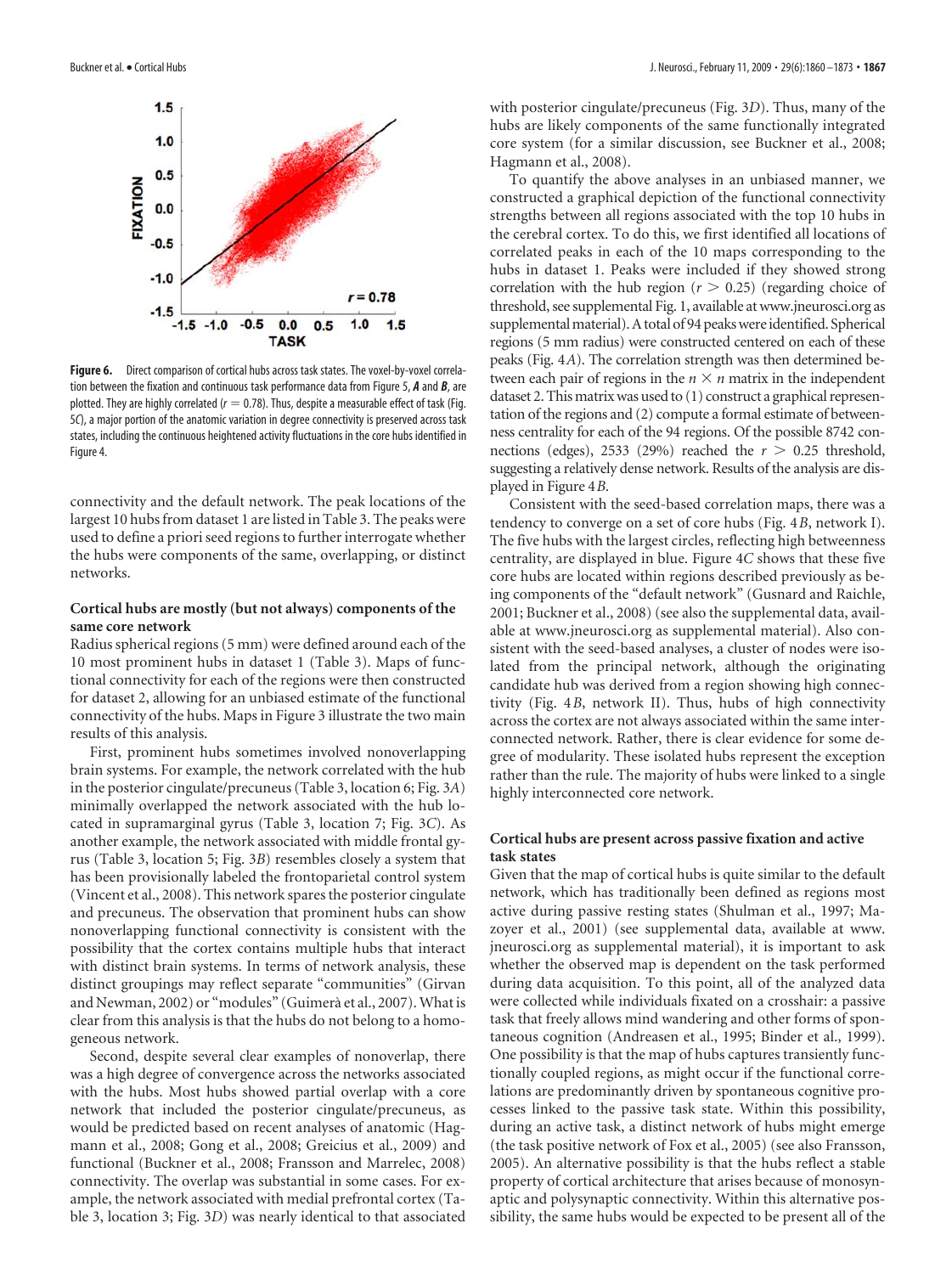time, independent of task state, even when an active task is being performed.

To explore whether cortical hubs represent a stable property of cortex, we conducted the same analyses as applied previously but this time to data collected during the continuous performance of a demanding semantic classification task (abstract/ concrete visual word classification). We choose abstract/concrete classification because it represents a prototypical externally driven visual task that shows strong task-induced deactivation of the default network in traditional task-based analyses. The task was self-paced to further minimize cognitive downtime (D'Esposito et al., 1997). The participants performed well, classifying 91.4% of words correctly with a mean response time of 967 ms. As expected from previous studies (Fransson, 2006; Shannon et al., 2006), task performance showed an overall effect on functional connectivity with a significant reduction in the number of strongly correlated voxels, particularly within the default network ( $p < 0.001$ ). The open question is whether task performance changes the topography of hubs. Figures 5 and 6 reveal the results.

Two results emerged. First, the overall topography of hubs was similar between fixation and continuous task performance. The hubs remained in regions of the default network even during task performance. Second, in additional to the preservation of much of the topography, there were clear differences in the task data. Of note, regions of prefrontal and temporal cortex that have been identified previously as important contributors to the task (Demb et al., 1995; Wagner et al., 1998) showed increased degree connectivity. Nonetheless, the heightened activity in the hub regions is constant. Thus, task modu-



Figure 7. A consensus estimate of cortical hubs from 127 participants. To provide our best estimate of the locations of cortical hubs, the data for all available participants were pooled and a map of hubs based on degree connectivity computed. The format is an expanded version of the format used in Figure 2 that shows both the right and left hemispheres as well as the ventral and dorsal surfaces.

lation, as observed here and previous task-based analyses, appears to emerge in addition to a stable topography of hubs that persists across passive and active task states. Figure 6 shows the correlation of the two maps of degree (passive visual fixation vs continuous task performance). They were highly correlated (*r* 0.78).

#### **Consensus estimate of the locations of cortical hubs**

The analyses above demonstrated a reliable topography of hubs within the cerebral cortex that is present across passive visual fixation and active task performance. To provide our best estimate of the locations of hubs, we generated a consensus image that included all available participants with fixation data and the same acquisition voxel format ( $n = 127$ ). These included datasets 1–3 as well as 67 additional participants in which two fixation runs were available. Figure 7 shows this final consensus image of cortical hubs. Atlas coordinates of hub peaks are listed in Table 4. The image volume can be obtained from us on request.

## **A deposition in Alzheimer's disease occurs preferentially in the locations of cortical hubs**

Activity and/or metabolic properties in certain cortical regions may be conducive to  $A\beta$  accumulation (Buckner et al., 2005; Cirrito et al., 2005). Given this possibility, it is reasonable to consider that the architecture of cortical hubs may participate in this process. Cortical hubs are potential way stations of information processing and heightened activity and/or metabolism. As can be appreciated visually, the consensus estimate of cortical hubs in Figure 7 resembles the pattern of A $\beta$  deposition in AD as measured *in vivo* using PET (Klunk et al., 2004).

To formally explore the relationship between cortical hubs and  $A\beta$  accumulation in AD, the consensus estimate was directly compared with the estimate of  $A\beta$  deposition. Two separate analyses were performed to make the comparison. First, the maps were directly compared with visualize overlap. As Figures 7 and 8 reveal, the overlap is striking. Next, to quantify the overlap, the values of all voxels within the brain (without use of any thresh-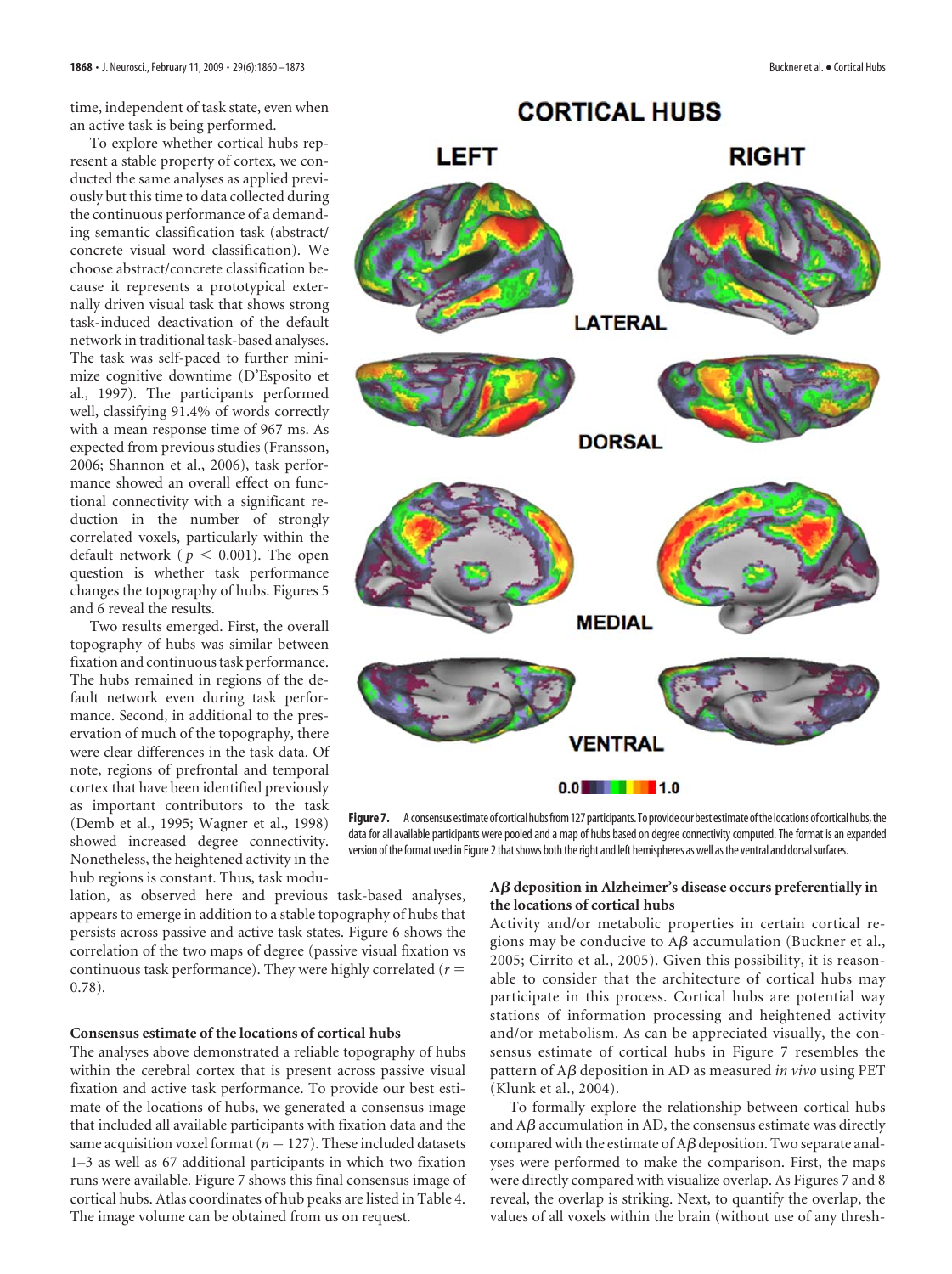

 $0.0$  0.6

**MEDIAL** 

**Figure 8.** The pattern of A $\beta$  deposition in Alzheimer's disease. A $\beta$  deposition was measured using PiB–PET imaging and is plotted on the cortical surface using the same format as Figure 7. As can be appreciated visually, those regions showing high functional connectivity primarily overlap those regions showing  $AB$  deposition.

**VENTRAL** 

old) were correlated for each of the two measures (the cortical hub map and the PiB binding map). Figure 9 shows the results. The correlation was strong ( $r = 0.68$ ).

Of note, the relationship was not carried only by extreme values because a relationship is clearly present when the values in the lower or upper quartile of each measure are not considered. This suggests a parametric relationship: the greater the level of functional connectivity across the brain, the greater the level of  $A\beta$  deposition in AD. As a final analysis, the map of hubs from the continuous task data from dataset 3 was correlated with the PiB binding map. The correlation was again strong  $(r = 0.58)$ . Although this result is expected based on the findings presented in Figures 5 and 6, it establishes that the regions of high functional connectivity associate with  $\overrightarrow{AB}$  deposition independent of task state, suggesting a mechanism for why these particular regions are vulnerable in AD without reference to task-dependent processes (Buckner et al., 2008). We will return to this important point in Discussion.

## **Discussion**

An emerging feature of connectional architecture is that certain areas act as way stations for information processing connecting otherwise segregated brain systems (Sporns et al., 2000, 2004, 2007; Achard et al., 2006; Gong et al., 2008; Hagmann et al., 2008; Salvador et al., 2008). These areas are called hubs. Here we used a computationally efficient approach to map the topography of hubs across the entire cortex in a large number of participants. Results revealed a set of cortical hubs that persisted across distinct participant groups and task states. Moreover, the locations of most, but not all, hubs were within regions of heteromodal association cortex that are components of the default network. Below we discuss the implications of these intriguing results as well as the observation that cortical hubs correlate with regions of vulnerability in AD.

#### **Hubs are present throughout heteromodal regions of cortex**

Building on the work of previous anatomists (Pandya and Kuypers, 1969; Jones and Powell, 1970), Mesulam (1998) drew attention to the importance of heteromodal regions of cortex that connect diverse brain systems. Our results, along with recent work (Achard et al., 2006; Hagmann et al., 2008; Salvador et al., 2008), provide an increasingly detailed map of the topography of cortical hubs. Figure 7 presents the reference map of cortical hubs generated from high-resolution (3 mm) fMRI data in 127 young adults. The map includes regions linked to multiple distinct systems, including cortical components of the medial temporal lobe memory system (Vincent et al., 2006; Kahn et al., 2008) and the frontoparietal control system (Dosenbach et al., 2007; Vincent et al., 2008).

The posterior midline, in particular the posterior cingulate, is a nexus of cortical connectivity and has among the highest levels of both degree and betweenness centrality (Achard et al., 2006; Buckner et al., 2008; Fransson and Marrelec, 2008; Hagmann et al., 2008; Greicius et al., 2009). Medial prefrontal cortex was also identified as a hub. Unlike the posterior midline, medial prefrontal cortex did not manifest hub properties in the recent analysis of a structural core based on *in vivo* tract tracing (Hagmann et al., 2008). Hagmann et al. proposed that posterior cortex may serve as the anatomic hub that links anterior and posterior midline structures, an idea echoed by Greicius et al. (2009). This is an intriguing possibility that may clarify differences between structural and functional connectivity. The more extensive topography of hubs revealed by functional connectivity may comprise systems interconnected by polysynaptic circuitry.

Much of the analyses in the present study and across the field that has tended recently to analyze functional connectivity during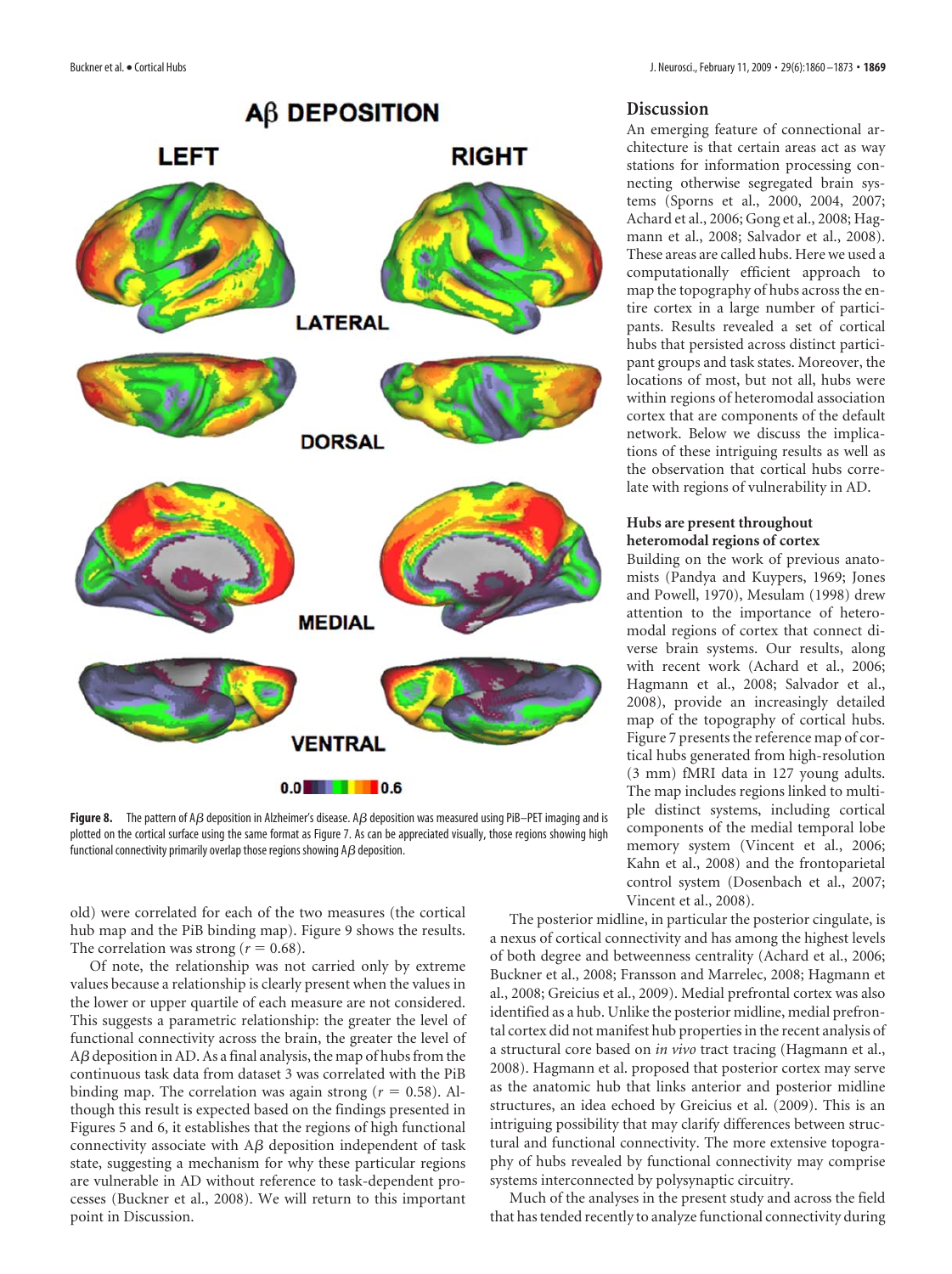passive states could lead one to suspect that the specific cortical topography of hubs was dependent on a passive state. However, this was not found to be the case. Although there were notable effects of task on functional connectivity, the topography of hubs persisted across passive and active task states (Fig. 5). The present results suggest that the baseline of non-uniform activity that defines the hubs is likely derived from stable properties of the connectional architecture, a feature that is particularly relevant to metabolic properties that affect AD pathology as discussed later.

#### **The relation between cortical hubs and the default network**

Considerable recent attention has been given to the network of regions, referred to as the default network, that are active during passive task states relative to active states in which externally oriented tasks were being performed (Shulman et al., 1997; Mazoyer et al., 2001) (for review, see Raichle et al., 2001; Buckner et al., 2008). The consensus map of cortical hubs identified here included multiple regions that are components of the default network, although overlap is not complete (see supplemental data, available at www.jneurosci.org as supplemental material).

One possibility is that the recurrence of the pattern we have come to know as the default network across all of these approaches reflects as overarching tendency of the human brain to augment integrative processing that depends on the cortical hubs identified here. Perhaps when focused attention is directed at a stimulus in the service of a constrained behavior, cortical hubs reduce their role in information processing. Such a situation is typical of cognitive neuroscience paradigms because tasks are commonly designed to evoke simple perception–action sequences. It is thus of interest that, although most tasks studied during the first two decades of human imaging research caused activity reductions in cortical hubs, recent studies that have become less constrained (focusing on social cognition, remembering, and navigation through virtual environments) often elicit relative activity increases in the default network (for review, see Svoboda et al., 2006; Buckner and Carroll, 2007; Hassabis and Maguire, 2007; Schacter et al., 2007; Buckner et al., 2008; Spreng et al., 2008).

#### **The relation between cortical hubs and Alzheimer's disease**

A growing number of findings support a link between heteromodal association areas and cortical dysfunction in AD. These regions are preferentially vulnerable to  $A\beta$  deposition (Klunk et al., 2004; Buckner et al., 2005), atrophy (Scahill et al., 2002; Thompson et al., 2003; Buckner et al., 2005), and disruption of activity (Lustig et al., 2003; Greicius et al., 2004) and metabolism (Herholz, 1995; Minoshima et al., 1997). The present results, by showing that the cortical regions implicated in AD are connectional hubs that maintain their properties across task states, suggest a specific explanation for why these particular heteromodal association areas are vulnerable in AD.

Cortical hubs may be preferentially affected in AD because of their continuous high baseline activity and/or associated metabolism. Although task states modify activity and metabolism profiles transiently, our findings reveal that the cortical hubs maintain their properties on a continuous basis. This differs from the notion that these regions are vulnerable only because of the tendency to use them in passive states (Buckner et al., 2008). Rather, the present data suggest that a stable property of the underlying network architecture and resulting activity fluctuations may convey vulnerability.

Amyloid precursor protein (APP) processing is activity dependent (Nitsch et al., 1993; Kamenetz et al., 2003; Cirrito et al.,

#### **Table 4. Cortical hubs estimated from the composite dataset including 127 participants**

| Location                                                          |                     | Atlas coordinates      |             | Normalized intensity |
|-------------------------------------------------------------------|---------------------|------------------------|-------------|----------------------|
| 1, Left inferior/superior parietal lobule                         | $-42,$              | $-62,$ 56 1.39         |             |                      |
| 2, Med superior frontal                                           | 2,                  |                        | 66, 12 1.35 |                      |
| 3, Right inferior/superior parietal lobule                        |                     | $46, -58, 56$ 1.25     |             |                      |
| 4, Med superior prefrontal                                        |                     | $-2$ , 42, 36 1.25     |             |                      |
| 5, Left middle frontal                                            |                     | $-42,$ 22, 52 1.23     |             |                      |
| 6, Right superior/middle frontal                                  |                     | 28, 29, 56 1.22        |             |                      |
| 7, Med prefrontal                                                 |                     | $-2, 62$               |             | $-4$ 1.17            |
| 8, Posterior cingulate/precuneus                                  | $-2, -45, 34, 1.17$ |                        |             |                      |
| 9, Right supramarginal                                            | $62, -34, 40$ 1.09  |                        |             |                      |
| 10, Left orbitofrontal                                            |                     | $-42,$ 54, $-4$ 1.07   |             |                      |
| 11, Left superior frontal                                         |                     | $-18$ , 62, 32 1.07    |             |                      |
| 12, Frontal midline/superior frontal                              | 14, 26, 64 1.06     |                        |             |                      |
| 13, Right superior frontal                                        |                     | 30, 62, 20 1.05        |             |                      |
| 14, Left orbitofrontal                                            |                     | $-50$ , 38, $-12$ 1.01 |             |                      |
| 15, Right inferior parietal                                       |                     | $58, -34, 52$ 1.00     |             |                      |
| 16, Cingulate/frontal midline                                     | $2, -2, 52$ 1.00    |                        |             |                      |
| 17, Right superior parietal                                       | $30, -66, 64, 0.91$ |                        |             |                      |
| 18, Right superior temporal/temporal pole $58$ , $10$ , $-4$ 0.88 |                     |                        |             |                      |
| 19, Left superior temporal/temporal pole                          |                     | $-58$ , 6, -4 0.87     |             |                      |
| 20, Left middle/inferior temporal                                 |                     | $-62, -14, -24, 0.87$  |             |                      |
|                                                                   |                     |                        |             |                      |

Atlas coordinates represent the MNI coordinate system (Evans et al., 1993) based on the MNI152/ACBM-152 target. Med, Medial.



**Figure 9.** Direct comparison of cortical hubs and  $\overline{AB}$  deposition. The voxel-by-voxel correlation between the cortical hubs from Figure 7 are directly compared with the estimate of  $A\beta$ deposition from Figure 8. The two are highly correlated ( $r = 0.68$ ) with no clear region of discrepancy between the two, consistent with visual inspection of the data.

2005, 2008; Selkoe, 2006). Using a transgenic mouse model, Holtzman, Cirrito, and colleagues demonstrated that neuronal stimulation increases the abundance of  $A\beta$  in the extracellular space (Cirrito et al., 2005) and further that synaptic transmission increases APP endocytosis, providing a candidate mechanism for the observed increase (Cirrito et al., 2008) (see also Brody et al., 2008). It is therefore intriguing to speculate that the augmented functional activity, or activity fluctuations, associated with the connectional hubs may cause preferential accumulation of  $A\beta$  as a result of an activity-dependent mechanism.

Another link between activity and  $A\beta$  deposition comes from genetic and imaging studies of metabolism in humans. Genetic variation in glyceraldehydes-3-phosphate dehydrogenase (GAPDH) has been proposed as a risk factor for AD (Li et al., 2004). GAPDH, among its several biological roles, is a key enzyme in glycolytic metabolism. Coupled with the recent observation that glycolysis is preferentially high in regions associated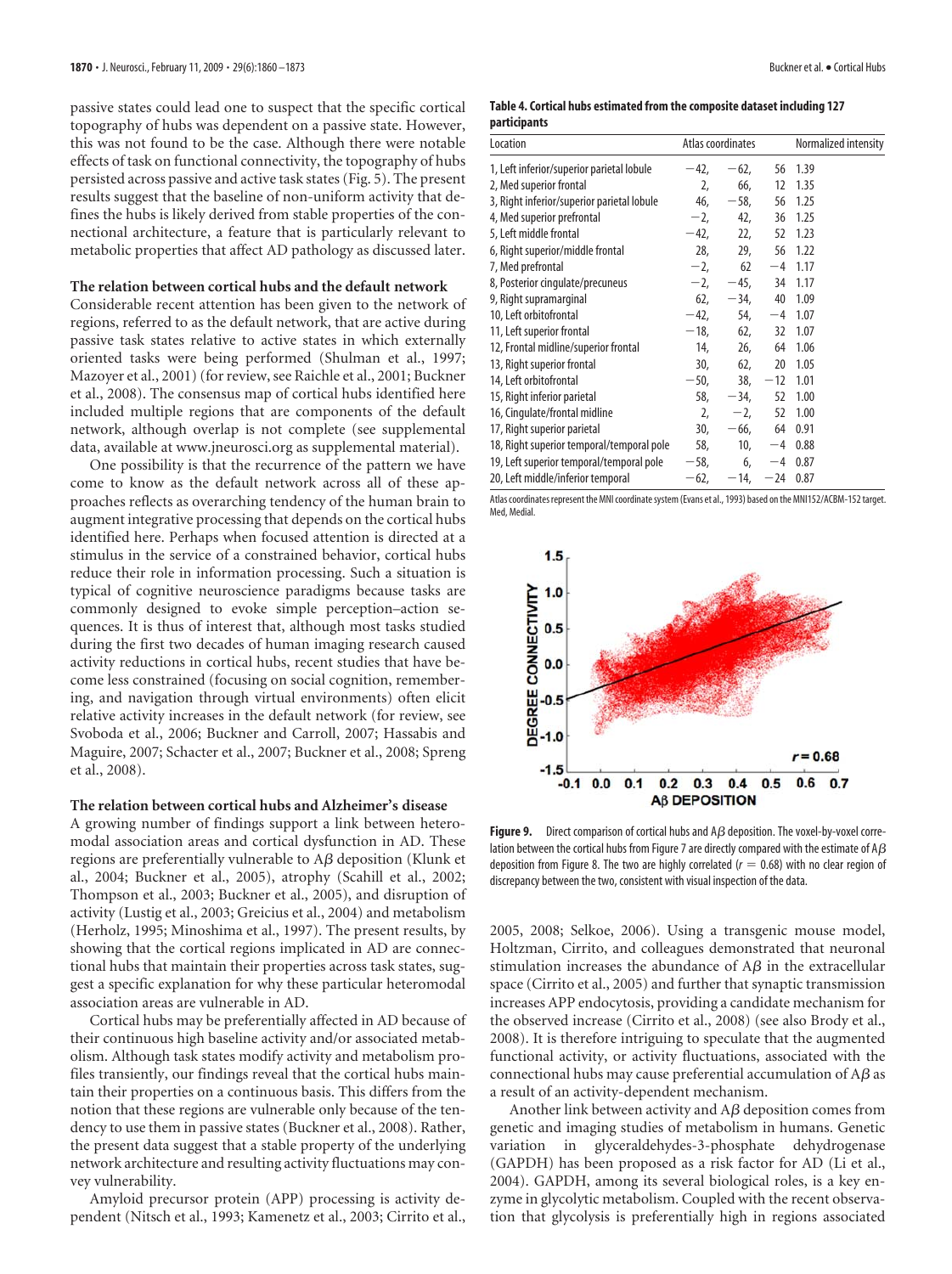with the default network (Mintun et al., 2006b), it is also possible that connectional hubs may mediate their influence on  $A\beta$  deposition through glycolytic metabolism, although a mechanism linking metabolism to  $A\beta$  increase has not been reported.

#### **Caveats and unresolved issues**

There are several caveats that should be considered when interpreting the results, and many questions remain unresolved. A major open question surrounds how to interpret functional connectivity contrasted with structural connectivity. In many aspects, the network of hubs reported here is consistent with similar analyses based on structural data (Hagmann et al., 2008). Differences were also noted that may reflect the sensitivity of functional connectivity to polysynaptic projections or other unknown factors that influence functional coupling. It is also unclear to what degree the present hubs reflect activity fluctuations driven by local compared with distant projections. Animal models may help resolve these open questions (Vincent et al., 2007; Zhao et al., 2008).

A second limitation of the present approach is that it is descriptive and will require convergence with alternative methods to carry the research forward. Of particular importance will be to mechanistically explore the possibility that cortical hubs are conducive to  $A\beta$  accumulation. The present results suggest a testable set of hypotheses that can be summarized as follows: (1) the cortex contains regions of high activity and metabolism because they sit as nexuses of connectivity, (2) these regions maintain disproportionately high activity fluctuations most, if not all, of the time, and (3) the resulting heightened synaptic activity or associated cellular events are conducive to AD pathology.

These hypotheses revise previous notions (Buckner et al., 2005, 2008) to propose that the regions of high activity and metabolism gain that property because of a stable feature of functional anatomy. A model system that can measure activity and metabolic influences on AD pathology will be necessary to test these hypotheses fully (Cirrito et al., 2005, 2008). It should also be noted that we only explored  $A\beta$  deposition. The mechanism of toxicity in AD is not fully understood with pathology associated with tau likely making an important contribution to the disease (Lee et al., 2001). A $\beta$  may be a tangential correlate to the disease process (for a discussion, see St George-Hyslop and Morris, 2008). To the degree that A $\beta$  deposition marks where the pathological process is occurring, the present results suggest that activity and/or metabolism associated with cortical hubs may accelerate the disease process.

#### **References**

- Achard S, Salvador R, Whitcher B, Suckling J, Bullmore E (2006) A resilient, low-frequency, small-world human brain functional network with highly connected association cortical hubs. J Neurosci 26:63–72.
- Allen G, McColl R, Barnard H, Ringe WK, Fleckenstein J, Cullum CM (2005) Magnetic resonance imaging of cerebellar-prefrontal and cerebellarparietal functional connectivity. Neuroimage 28:39 –48.
- Andreasen NC, O'Leary DS, Cizadlo T, Arndt S, Rezai K, Watkins GL, Ponto LL, Hichwa RD (1995) Remembering the past: two facets of episodic memory explored with positron emission tomography. Am J Psychiatry 152:1576 –1585.
- Antrobus JS (1968) Information theory and stimulus-independent thought. Br J Psychol 59:423–430.
- Antrobus JS, Singer JL, Greenberg S (1966) Studies in the stream of consciousness: experimental enhancement and suppression of spontaneous cognitive processes. Percept Motor Skills 23:399 –417.
- Bacskai BJ, Frosch MP, Freeman SH, Raymond SB, Augustinack JC, Johnson KA, Irizarry MC, Klunk WE, Mathis CA, Dekosky ST, Greenberg SM, Hyman BT, Growdon JH (2007) Molecular imaging with Pittsburgh

Compound B confirmed at autopsy: a case report. Arch Neurol 64:431–434.

- Bartels A, Zeki S (2005) The chronoarchitecture of the cerebral cortex. Philos Trans R Soc Lond B Biol Sci 360:733–750.
- Bassett DS, Bullmore E (2006) Small-world brain networks. Neuroscientist 12:512–523.
- Binder JR, Frost JA, Hammeke TA, Bellgowan PS, Rao SM, Cox RW (1999) Conceptual processing during the conscious resting state a functional MRI study. J Cogn Neurosci 11:80 –95.
- Birn RM, Diamond JB, Smith MA, Bandettini PA (2006) Separating respiratory-variation-related fluctuations from neuronal-activity-related fluctuations in fMRI. Neuroimage 31:1536 –1548.
- Biswal B, Yetkin FZ, Haughton VM, Hyde JS (1995) Functional connectivity in the motor cortex of resting human brain using echo-planar MRI. Magn Reson Med 34:537–541.
- Brainard DH (1997) The psychophysics toolbox. Spat Vis 10:433–436.
- Brody DL, Magnoni S, Schwetye KE, Spinner ML, Esparza TJ, Stocchetti N, Zipfel GJ, Holtzman DM (2008) Amyloid- $\beta$  dynamics correlate with neurological status in the injured human brain. Science 321:1221–1224.
- Buckner RL, Carroll DC (2007) Self-projection and the brain. Trends Cogn Sci 11:49 –57.
- Buckner RL, Snyder AZ, Shannon BJ, LaRossa G, Sachs R, Fotenos AF, Sheline YI, Klunk WE, Mathis CA, Morris JC, Mintun MA (2005) Molecular, structural and functional characterization of Alzheimer's disease: evidence for a relationship between default activity, amyloid and memory. J Neurosci 25:7709 –7717.
- Buckner RL, Andrews-Hanna JR, Schacter DL (2008) The brain's default network: anatomy, function and relevance to disease. Ann N Y Acad Sci 1124:1–38.
- Cirrito JR, Yamada KA, Finn MB, Sloviter RS, Bales KR, May PC, Schoepp DD, Paul SM, Mennerick S, Holtzman DM (2005) Synaptic activity regulates interstitial fluid amyloid-beta levels in vivo. Neuron 48:913–922.
- Cirrito JR, Kang JE, Lee J, Stewart FR, Verges DK, Silverio LM, Bu G, Mennerick S, Holtzman DM (2008) Endocytosis is required for synaptic activity-dependent release of amyloid-beta in vivo. Neuron 58:42–51.
- Demb JB, Desmond JE, Wagner AD, Vaidya CJ, Glover GH, Gabrieli JD (1995) Semantic encoding and retrieval in the left inferior prefrontal cortex: a functional MRI study of task difficulty and process specificity. J Neurosci 15:5870 –5878.
- De Nooy W, Mrvar A, Batageli V (2005) Exploratory network analysis with Pajek. New York: Cambridge UP.
- D'Esposito M, Zarahn E, Aguirre GK, Shin RK, Auerbach P, Detre JA (1997) The effect of pacing of experimental stimuli on observed functional MRI activity. Neuroimage 6:113–121.
- Dosenbach NU, Fair DA, Miezin FM, Cohen AL, Wenger KK, Dosenbach RA, Fox MD, Snyder AZ, Vincent JL, Raichle ME, Schlaggar BL, Petersen SE (2007) Distinct brain networks for adaptive and stable task control in humans. Proc Natl Acad Sci U S A 104:11073–11078.
- Felleman DJ, Van Essen DC (1991) Distributed hierarchical processing in the primate cerebral cortex. Cereb Cortex 1:1–47.
- Freeman LC (1977) A set of measures of centrality based on betweenness. Sociometry 1:35–41.
- Freeman LC (1978) Centrality in social networks: conceptual clarification Soc Networks 1:215–239.
- Fox MD, Raichle ME (2007) Spontaneous fluctuations in brain activity observed with functional magnetic resonance imaging. Nat Rev Neurosci  $8:700 - 711$ .
- Fox MD, Snyder AZ, Vincent JL, Corbetta M, Van Essen DC, Raichle ME (2005) The human brain is intrinsically organized into dynamic, anticorrelated functional networks. Proc Natl Acad Sci U S A 102:9673–9678.
- Fransson P (2005) Spontaneous low-frequency BOLD signal fluctuations: an fMRI investigation of the resting-state default mode of brain function hypothesis. Hum Brain Mapp 26:15–29.
- Fransson P (2006) How default is the default mode of brain function? Further evidence from intrinsic BOLD signal fluctuations. Neuropsychologia 44:2836 –2845.
- Fransson P, Marrelec G (2008) The precuneus/posterior cingulate cortex plays a pivotal role in the default network: evidence from a partial correlation network analysis. Neuroimage 42:1178 –1184.
- Girvan M, Newman MEJ (2002) Community structure in social and biological networks. Proc Natl Acad Sci U S A 99:7821–7826.
- Gomperts SN, Rentz DM, Moran E, Becker JA, Locascio JJ, Klunk WE, Mathis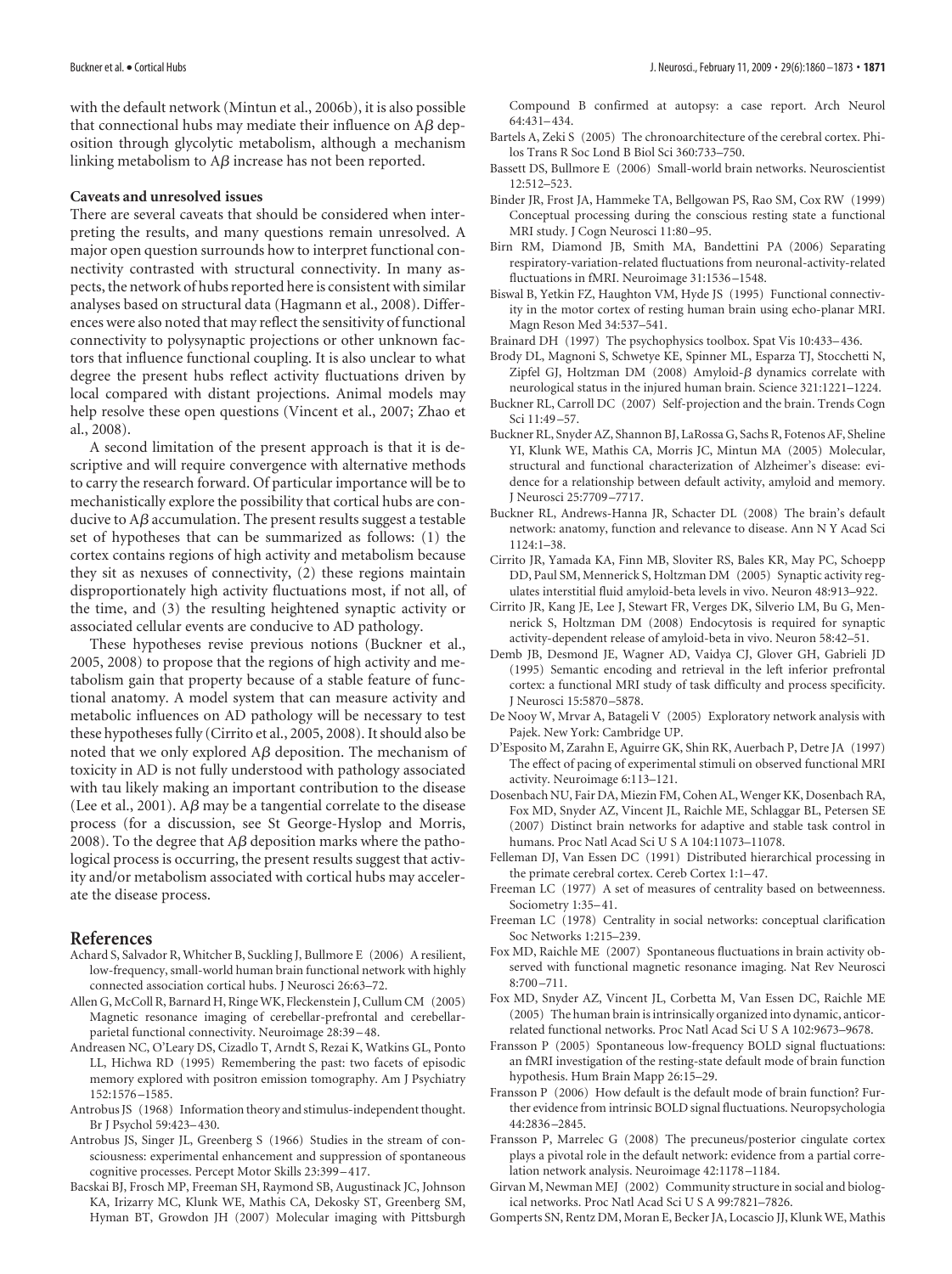CA, Elmaleh DR, Shoup T, Fischman AJ, Hyman BT, Growdon JH, Johnson KA (2008) Imaging amyloid deposition in Lewy body diseases. Neurology 71:903–910.

- Gong G, He Y, Concha L, Lebel C, Gross DW, Evans AC, Beaulieu C (2008) Mapping anatomical connectivity patterns of human cerebral cortex using in vivo diffusion tensor imaging tractography. Cereb Cortex. Advance online publication. Retrieved June 20, 2008. doi: 10.1093/cercor/bhn102.
- Greicius MD, Krasnow B, Reiss AL, Menon V (2003) Functional connectivity in the resting brain: a network analysis of the default mode hypothesis. Proc Natl Acad Sci U S A 100:253–258.
- Greicius MD, Srivastava G, Reiss AL, Menon V (2004) Default-mode network activity distinguishes Alzheimer's disease from healthy aging: evidence from functional MRI. Proc Natl Acad Sci U S A 101:4637–4642.
- Greicius MD, Supekar K, Menon V, Dougherty RF (2009) Resting-state functional connectivity reflects structural connectivity in the default mode network. Cereb Cortex 19:72–78.
- Guimerà R, Sales-Pardo M, Amaral LA (2007) Classes of complex networks defined by role-to-role connectivity profiles. Nat Phys 3:63–69.
- Gusnard DA, Raichle ME (2001) Searching for a baseline: functional imaging and the resting human brain. Nat Rev Neurosci 2:685–694.
- Hagmann P, Cammoun L, Gigandet X, Meuli R, Honey CJ, Wedeen VJ, Sporns O (2008) Mapping the structural core of the human cerebral cortex. PLoS Biol 6:e159.
- Hassabis D, Maguire EA (2007) Deconstructing episodic memory with construction. Trends Cogn Sci 11:299 –306.
- Herholz K (1995) FDG PET and differential diagnosis of dementia. Alzheimer Dis Assoc Disord 9:6 –16.
- Hughes CP, Berg L, Danziger WL, Coben LA, Martin RL (1982) A new clinical scale for the staging of dementia. Br J Psychiatry 140:566 –572.
- Johnson KA, Gregas M, Becker JA, Kinnecom C, Salat DH, Moran EK, Smith EE, Rosand J, Rentz DM, Klunk WE, Mathis CA, Price JC, Dekosky ST, Fischman AJ, Greenberg SM (2007) Imaging of amyloid burden and distribution in cerebral amyloid angiopathy. Ann Neurol 62:229 –234.
- Jones EG, Powell TP (1970) An anatomical study of converging sensory pathways within the cerebral cortex of the monkey. Brain 93:793–820.
- Kahn I, Andrews-Hanna JR, Vincent JL, Snyder AZ, Buckner RL (2008) Distinct cortical anatomy linked to subregions of the medial temporal lobe revealed by intrinsic functional connectivity. J Neurophysiol 100:129 –139.
- Kamada K, Kawai S (1989) An algorithm for drawing general undirected graphs. Inf Process Lett 31:7–15.
- Kamenetz F, Tomita T, Hsieh H, Seabrook G, Borchelt D, Iwatsubo T, Sisodia S, Malinow R (2003) APP processing and synaptic function. Neuron 37:925–937.
- Kelly RM, Strick PL (2003) Cerebellar loops with motor cortex and prefrontal cortex of a nonhuman primate. J Neurosci 23:8432–8444.
- Klunk WE, Engler H, Nordberg A, Wang Y, Blomqvist G, Holt DP, Bergström M, Savitcheva I, Huang GF, Estrada S, Ausén B, Debnath ML, Barletta J, Price JC, Sandell J, Lopresti BJ, Wall A, Koivisto P, Antoni G, Mathis CA, Långström B (2004) Imaging brain amyloid in Alzheimer's disease with Pittsburgh Compound-B. Ann Neurol 55:306 –319.
- Lee VM, Goedert M, Trojanowski JQ (2001) Neurodegenerative tauopathies. Annu Rev Neurosci 24:1121–1159.
- Li Y, Nowotny P, Holmans P, Smemo S, Kauwe JS, Hinrichs AL, Tacey K, Doil L, van Luchene R, Garcia V, Rowland C, Schrodi S, Leong D, Gogic G, Chan J, Cravchik A, Ross D, Lau K, Kwok S, Chang SY, et al. (2004) Association of late-onset Alzheimer's disease with genetic variation in multiple members of the GAPD gene family. Proc Natl Acad Sci U S A 101:15688 –15693.
- Logan J, Fowler JS, Volkow ND, Wolf AP, Dewey SL, Schlyer DJ, MacGregor RR, Hitzemann R, Bendriem B, Gatley SJ (1990) Graphical analysis of reversible radioligand binding from time-activity measurements applied to  $[N-$ <sup>11</sup>C-methyl]-(-)-cocaine PET studies in human subjects. J Cereb Blood Flow Metab 10:740 –747.
- Logan J, Fowler JS, Volkow ND, Wang GJ, Ding YS, Alexoff DL (1996) Distribution volume ratios without blood sampling from graphical analysis of PET data. J Cereb Blood Flow Metab 16:834 –840.
- Lopresti BJ, Klunk WE, Mathis CA, Hoge JA, Ziolko SK, Lu X, Meltzer CC, Schimmel K, Tsopelas ND, DeKosky ST, Price JC (2005) Simplified quantification of Pittsburgh Compound B amyloid imaging PET studies: a comparative analysis. J Nucl Med 46:1959 –1972.

Lowe MJ, Mock BJ, Sorenson JA (1998) Functional connectivity in single

and multislice echoplanar imaging using resting-state fluctuations. Neuroimage 7:119 –132.

- Lustig C, Snyder AZ, Bhakta M, O'Brien KC, McAvoy M, Raichle ME, Morris JC, Buckner RL (2003) Functional deactivations: change with age and dementia of the Alzheimer type. Proc Natl Acad Sci U S A 100:14504 –14509.
- Mathis CA, Wang Y, Holt DP, Huang GF, Debnath ML, Klunk WE (2003) Synthesis and evaluation of 11C-labeled 6-substituted 2-arylbenzothiazoles as amyloid imaging agents. J Med Chem 46:2740 – 2754.
- Mattson MP (2004) Pathways towards and away from Alzheimer's disease. Nature 430:631–639.
- Mazoyer B, Zago L, Mellet E, Bricogne S, Etard O, Houdé O, Crivello F, Joliot M, Petit L, Tzourio-Mazoyer N (2001) Cortical networks for working memory and executive functions sustain the conscious resting state in man. Brain Res Bull 54:287–298.
- McKhann G, Drachman D, Folstein M, Katzman R, Price D, Stadlan EM (1984) Clinical diagnosis of Alzheimer's disease: report of the NINCDS-ADRDA Work Group under the auspices of Department of Health and Human Services Task Force on Alzheimer's Disease. Neurology 34:939 –944.

Mesulam MM (1998) From sensation to cognition. Brain 121:1013–1052.

- Minoshima S, Giordani B, Berent S, Frey KA, Foster NL, Kuhl DE (1997) Metabolic reduction in the posterior cingulate cortex in very early Alzheimer's disease. Ann Neurol 42:85–94.
- Mintun MA, Larossa GN, Sheline YI, Dence CS, Lee SY, Mach RH, KlunkWE, Mathis CA, DeKosky ST, Morris JC (2006a) [ 11C]PIB in a nondemented population: potential antecedent marker of Alzheimer disease. Neurology 67:446 –452.
- Mintun MA, Sacco D, Snyder AZ, Couture L, Powers WJ, Hornbeck R, Videen TO, McGee-Minnich L, Perlmutter JS, Mach RH, Morris JC, Raichle ME (2006b) Distribution of glycolysis in the resting healthy human brain correlates with distribution of  $\beta$ -amyloid plaques in Alzheimer's disease. Soc Neurosci Abstr 32:707.6.
- Morris JC (1993) The Clinical Dementia Rating (CDR): current version and scoring rules. Neurology 43:2412–2414.
- Murphy K, Birn RM, Handwerker DA, Jones TB, Bandettini PA (2009) The impact of global signal regression on resting state correlations: are anticorrelated networks introduced? Neuroimage 44:893–905.
- Nitsch RM, Farber SA, Growdon JH, Wurtman RJ (1993) Release of amyloid- $\beta$  protein precursor derivatives by electrical depolarization of rat hippocampal slices. Proc Natl Acad Sci U S A 90:5191–5193.
- Pandya DN, Kuypers HG (1969) Cortico-cortico connections in the rhesus monkey. Brain Res 13:13–36.
- Raichle ME, MacLeod AM, Snyder AZ, Powers WJ, Gusnard DA, Shulman GL (2001) A default mode of brain function. Proc Natl Acad Sci U S A 98:676 –682.
- Salvador R, Martínez A, Pomarol-Clotet E, Gomar J, Vila F, Sarró S, Capdevila A, Bullmore E (2008) A simple view of the brain through a frequencyspecific functional connectivity measure. Neuroimage 39:279 –289.
- Scahill RI, Schott JM, Stevens JM, Rossor MN, Fox NC (2002) Mapping the evolution of regional atrophy in Alzheimer's disease: unbiased analysis of fluid-registered serial MRI. Proc Natl Acad Sci U S A 99:4703–4707.
- Schacter DL, Addis DR, Buckner RL (2007) Remembering the past to imagine the future: the prospective brain. Nat Rev Neurosci 8:657–661.
- Selkoe DJ (2006) The ups and downs of Abeta. Nat Med 12:758 –759, discussion 759.
- Shannon BJ, Snyder AZ, Vincent JL, Buckner RL (2006) Spontaneous correlations and the default network: effects of task performance. Soc Neurosci Abstr 32:119.5.
- Shulman GL, Fiez JA, Corbetta M, Buckner RL, Miezin FM, Raichle ME, Petersen SE (1997) Common blood flow changes across visual tasks. II. Decreases in cerebral cortex. J Cogn Neurosci 9:648 –663.
- Sporns O, Tononi G, Edelman GM (2000) Theoretical neuroanatomy: relating anatomical and functional connectivity in graphs and cortical connection matricies. Cereb Cortex 10:127–141.
- Sporns O, Chialvo DR, Kaiser M, Hilgetag CC (2004) Organization, development and function of complex brain networks. Trends Cogn Sci 8:418 –425.
- Sporns O, Honey CJ, Kötter R (2007) Identification and classification of hubs in brain networks. PLoS ONE 2:e1049.
- Spreng RN, Mar RA, Kim AS (2008) The common neural basis of autobio-